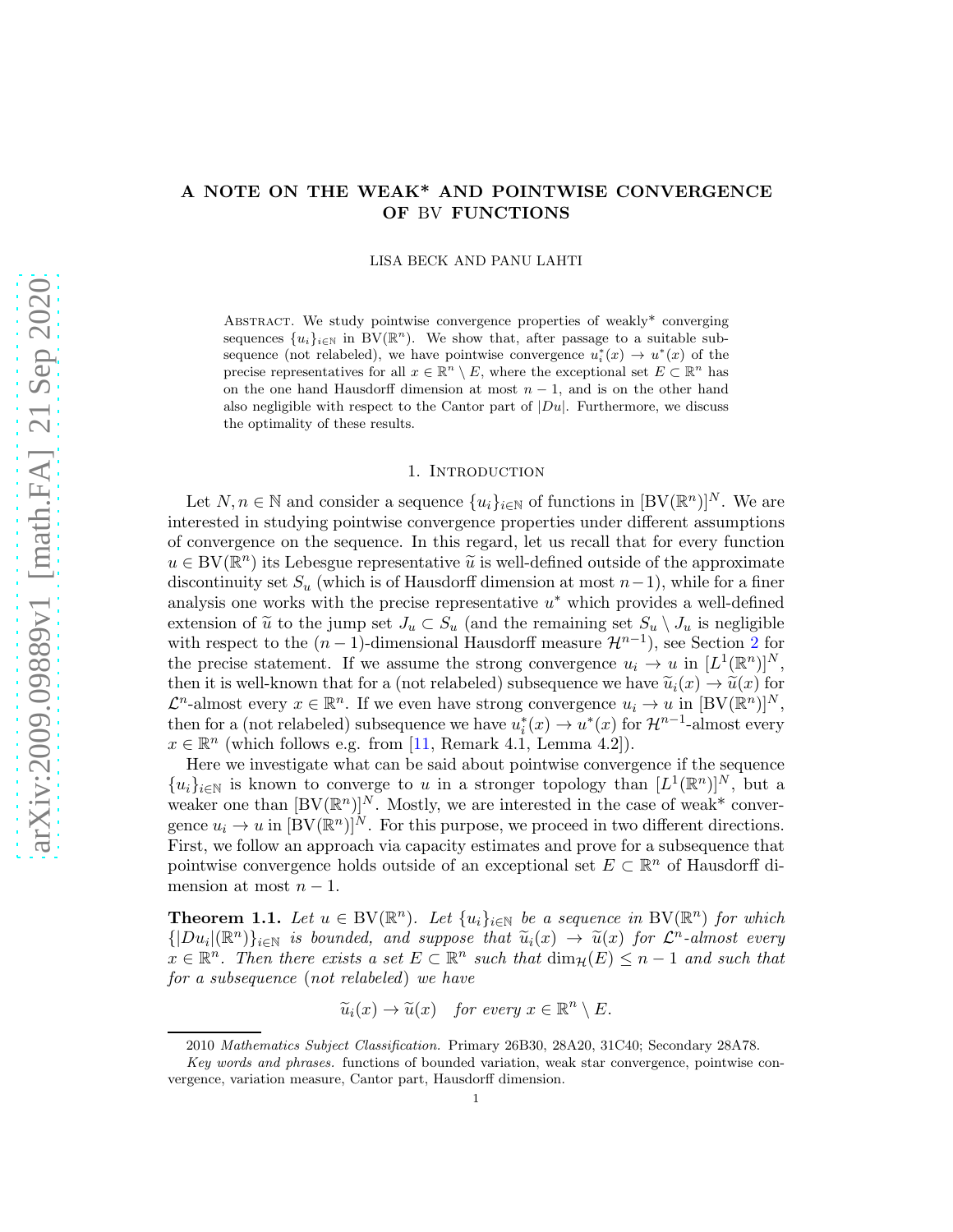<span id="page-1-2"></span>This result is analogous to the case of weakly convergent sequences in a Sobolev space  $W^{1,p}(\mathbb{R}^n)$  with  $p \geq 1$ , where pointwise convergence of a subsequence holds outside of an exceptional set of Hausdorff dimension at most  $n - p$ . The proof of Theorem [1.1](#page-0-0) is carried out in Section [3](#page-6-0) (along with the proof of the corresponding result for weakly convergent sequences in Sobolev spaces as mentioned above, which is included for comparison) and it is essentially based on capacity estimates for fractional Sobolev spaces and interpolation arguments.

Second, we address pointwise convergence with respect to a diffuse measure  $|D^d w|$ , which is defined as the sum of the absolutely continuous and the Cantor part of the variation measure  $|Dw|$  for a function  $w \in BV(\mathbb{R}^n)$ . We prove for a subsequence (that might depend on the choice of  $w$ ) that pointwise convergence holds outside of an exceptional set  $E \subset \mathbb{R}^n$  of vanishing  $|D^d w|$ -measure.

<span id="page-1-1"></span>**Theorem 1.2.** Let  $u \in BV(\mathbb{R}^n)$ . Let  $\{u_i\}_{i\in\mathbb{N}}$  be a sequence in BV( $\mathbb{R}^n$ ) for which  $\{|Du_i|(\mathbb{R}^n)\}_{i\in\mathbb{N}}$  is bounded, and suppose that  $u_i^*(x) \to u^*(x)$  for  $\mathcal{L}^n$ -almost every  $x \in \mathbb{R}^n$ . Let  $w \in BV(\mathbb{R}^n)$ . Then for a subsequence (not relabeled) we have

 $u_i^*(x) \to u^*(x)$  for  $|D^dw|$ -almost every  $x \in \mathbb{R}^n$ .

We notice that the pointwise convergence with respect to the absolutely continuous part follows of course already from the  $\mathcal{L}^n$ -almost everywhere convergence, but the pointwise convergence with respect to the Cantor part  $|D^c w|$  may contain ad-ditional information when compared to Theorem [1.1](#page-0-0) since  $|D^c w|$  can be supported on an  $(n-1)$ -dimensional set. The proof of Theorem [1.2](#page-1-1) is executed in Section [4](#page-10-0) and relies heavily on the theory of one-dimensional sections of BV functions given e.g. in [\[2,](#page-20-1) Section 3.11].

Remark 1.3. The results of Theorem [1.1](#page-0-0) and Theorem [1.2](#page-1-1) hold also in the vectorvalued case where the sequence  $\{u_i\}_{i\in\mathbb{N}}$  and the limit function u are taken in the space  $[BV(\mathbb{R}^n)]^N$  with  $N \in \mathbb{N}$ . This is seen easily by considering the component functions.

Let us finally observe that the results of Theorem [1.1](#page-0-0) and Theorem [1.2](#page-1-1) are sharp in the sense that the exceptional set  $E$ , where pointwise convergence fails, in general does not satisfy  $\mathcal{H}^{n-1}(E) = 0$  or  $|Dw|(E) = 0$ . In particular, we give examples in Section [5](#page-14-0) which demonstrate that the jump set  $D<sup>j</sup>w$  needs to be excluded in the statement of the pointwise convergence and that also the passage to a subsequence is in general necessary. We further discuss some aspects of the possible size of the exceptional set  $E$ , and we analyze two particular situations in Section [6.](#page-17-0)

#### 2. Notation and preliminaries

<span id="page-1-0"></span>2.1. General notation. As already mentioned in the introduction, we consider  $N, n \in \mathbb{N}$  and we will always work in the space  $\mathbb{R}^n$ . The matrix space  $\mathbb{R}^{N \times n}$  will always be equipped with the Euclidean norm  $|A| := (\sum_{i=1}^{N} \sum_{j=1}^{n} A_j^i)^{1/2}$ , where i and j are the row and column indices, respectively. For  $a \in \mathbb{R}^N$  and  $b \in \mathbb{R}^n$ , we define the tensor product  $a \otimes b := ab^T \in \mathbb{R}^{\bar{N} \times n}$ , where  $a, b$  are considered as column vectors. We write  $B(x, r)$  for the open ball in  $\mathbb{R}^n$  with center x and radius r, that is,  $\{z \in \mathbb{R}^n : |z - x| < r\}$ , and we write  $\mathbb{S}^{n-1}$  for the unit sphere in  $\mathbb{R}^n$ , that is,  $\{z \in \mathbb{R}^n : |z| = 1\}.$  For a set  $S \subset \mathbb{R}^n$  we use the notation  $S^{\circ}$  to indicate the topological interior.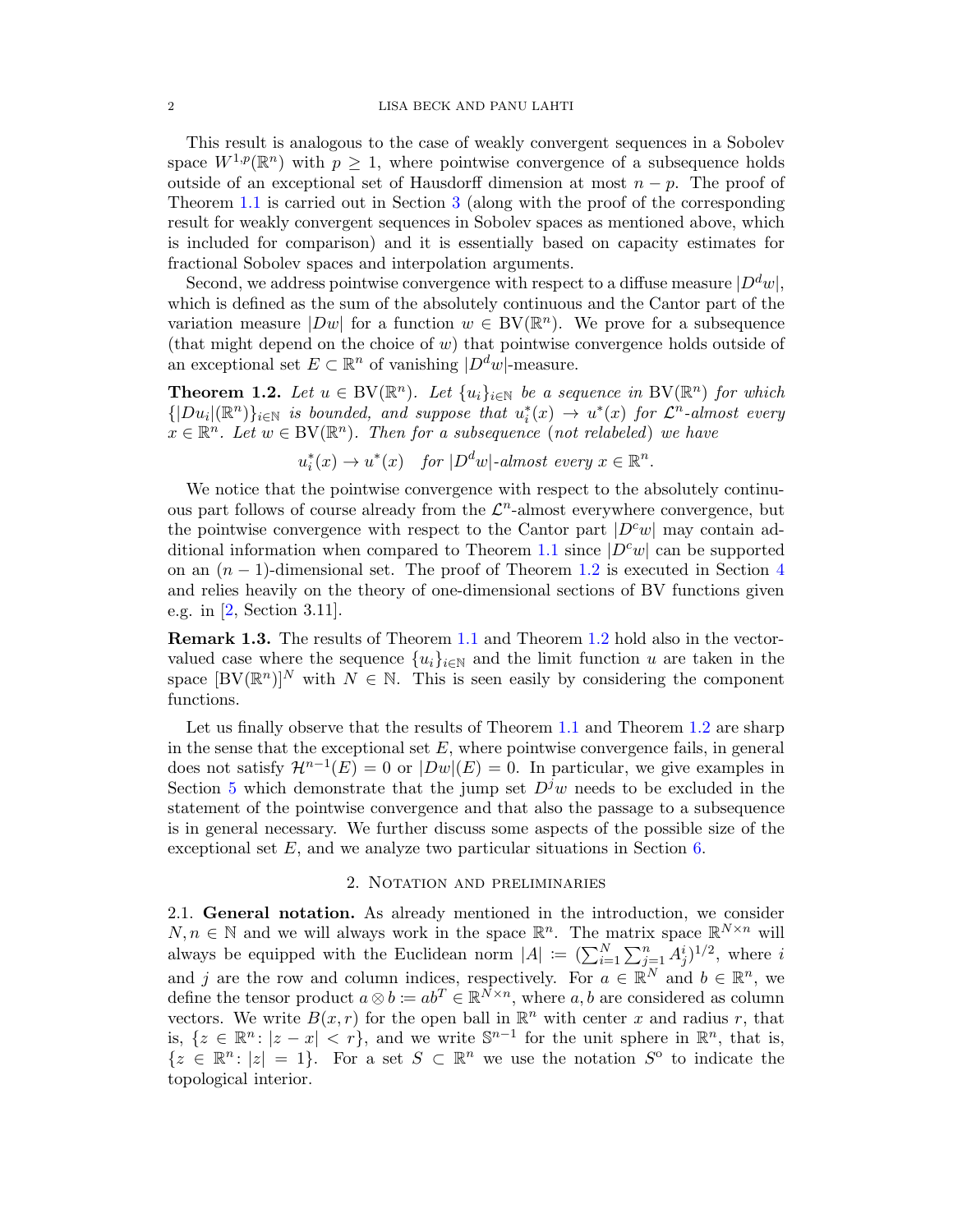<span id="page-2-0"></span>We denote the *n*-dimensional Lebesgue measure by  $\mathcal{L}^n$  and use the abbreviation  $\omega_n = \mathcal{L}^n(B(0,1))$ , and we denote the s-dimensional Hausdorff measure by  $\mathcal{H}^s$ . Given any measure  $\nu$  on  $\mathbb{R}^n$ , the restriction of  $\nu$  to a set  $S \subset \mathbb{R}^n$  is denoted by  $\nu \mathsf{L}S$ , that is,  $\nu \mathsf{L}S(B) \coloneqq \nu(S \cap B)$  for all sets  $B \subset \mathbb{R}^n$ . The Borel  $\sigma$ -algebra on a set  $S \subset \mathbb{R}^n$  is denoted by  $\mathcal{B}(S)$ .

For a function u we write  $u_{+} := \max\{u, 0\}$  for its positive part, and if it is integrable on some measurable set  $S \subset \mathbb{R}^n$  of positive and finite Lebesgue measure, we write  $f_S u d\mathcal{L}^n := (\mathcal{L}^n(S))^{-1} \int_S u(x) d\mathcal{L}^n(x)$  for its mean value on S. We further denote by  $\mathbb{1}_S$  the characteristic function of the set S.

2.2. Fractional Sobolev spaces and capacity. Let  $\Omega \subset \mathbb{R}^n$  be an open set,  $s \in (0,1)$  and  $p \in [1,\infty)$ . A function  $u \in L^p(\Omega)$  is said to belong to the fractional Sobolev space  $W^{s,p}(\Omega)$  if  $(x, z) \mapsto |u(x) - u(z)||x - z|^{-n/p-s} \in L^p(\Omega \times \Omega)$ . When  $W^{s,p}(\Omega)$  is endowed with the norm

$$
||u||_{W^{s,p}(\Omega)} := (||u||_{L^p(\Omega)}^p + [u]_{W^{s,p}(\Omega)}^p)^{\frac{1}{p}},
$$

where

$$
[u]_{W^{s,p}(\Omega)}^p := \int_{\Omega} \int_{\Omega} \frac{|u(x) - u(z)|^p}{|x - z|^{n+sp}} d\mathcal{L}^n(x) d\mathcal{L}^n(z),
$$

it is a Banach space. The number s can be interpreted as fractional differentiability, and in some sense the fractional Sobolev spaces  $W^{s,p}$  are interpolation spaces between the classical Sobolev space  $W^{1,p}$  and the Lebesgue space  $L^p$ . As a matter of fact, many properties known from classical Sobolev spaces extend to fractional Sobolev spaces. We here comment only on a few on them, which are relevant for our paper, and refer for instance to  $\left[1, 6\right]$  for a detailed discussion. In particular, we have the inclusion  $W^{s',p}(\Omega) \subset W^{s,p}(\Omega)$  for every  $s' \in (s,1)$ , which continues to hold also for the classical Sobolev space with  $s' = 1$  if  $\Omega = \mathbb{R}^n$  of if  $\Omega$  is a bounded Lipschitz domain, see e.g.  $[6,$  Proposition 2.1 & Proposition 2.2. Moreover, as in the case of classical Sobolev spaces with integer differentiability and still in the case of bounded Lipschitz domains, there exists a linear, bounded extension operator from  $W^{s,p}(\Omega)$  to  $W^{s,p}(\mathbb{R}^n)$ , see [\[6,](#page-20-3) Theorem 5.4]. Furthermore, the space  $C_c^{\infty}(\mathbb{R}^n)$ of smooth functions with compact support is dense in  $W^{s,p}(\mathbb{R}^n)$ , see [\[1,](#page-20-2) Theorem 7.38].

Associated to the classical  $(s = 1)$  and fractional  $(s \in (0, 1))$  Sobolev norm, we also introduce the  $(s, p)$ -Sobolev capacity of a set  $E \subset \mathbb{R}^n$  as

$$
\operatorname{cap}_{s,p}(E) \coloneqq \inf \left\{ ||u||_{W^{s,p}(\mathbb{R}^n)} \colon u \in W^{s,p}(\mathbb{R}^n) \text{ with } E \subset \{u \ge 1\}^{\circ} \right\}
$$

(which as usual is interpreted as  $\infty$  if there doesn't exist any function  $u \in W^{s,p}(\mathbb{R}^n)$ with  $E \subset \{u \geq 1\}^{\circ}$ ). Note that it is easy to verify from its definition that  $\text{cap}_{s,p}$  is an outer measure on  $\mathbb{R}^n$ , i.e., it assigns zero measure to the empty set, it is monotone, and it is countably subadditive. Moreover, there holds  $\mathcal{L}^n(E) \leq \text{cap}_{s,p}(E)$  for all sets  $E \subset \mathbb{R}^n$ , i.e., the Sobolev capacity measure cap<sub>s,p</sub> is a finer measure compared to the Lebesgue measure  $\mathcal{L}^n$ . It is also not difficult to verify that  $\text{cap}_{s,p}(\{x\}) > 0$ holds for every single point  $x \in \mathbb{R}^n$  whenever  $sp > n$ , hence, there are no nontrivial sets of vanishing cap<sub>s,p</sub>-measure, which implies that the  $(s, p)$ -capacity is only useful if  $sp \leq n$ . Let us further notice that for sets of vanishing cap<sub>s,p</sub>-measure we also have an immediate upper bound on their Hausdorff dimension: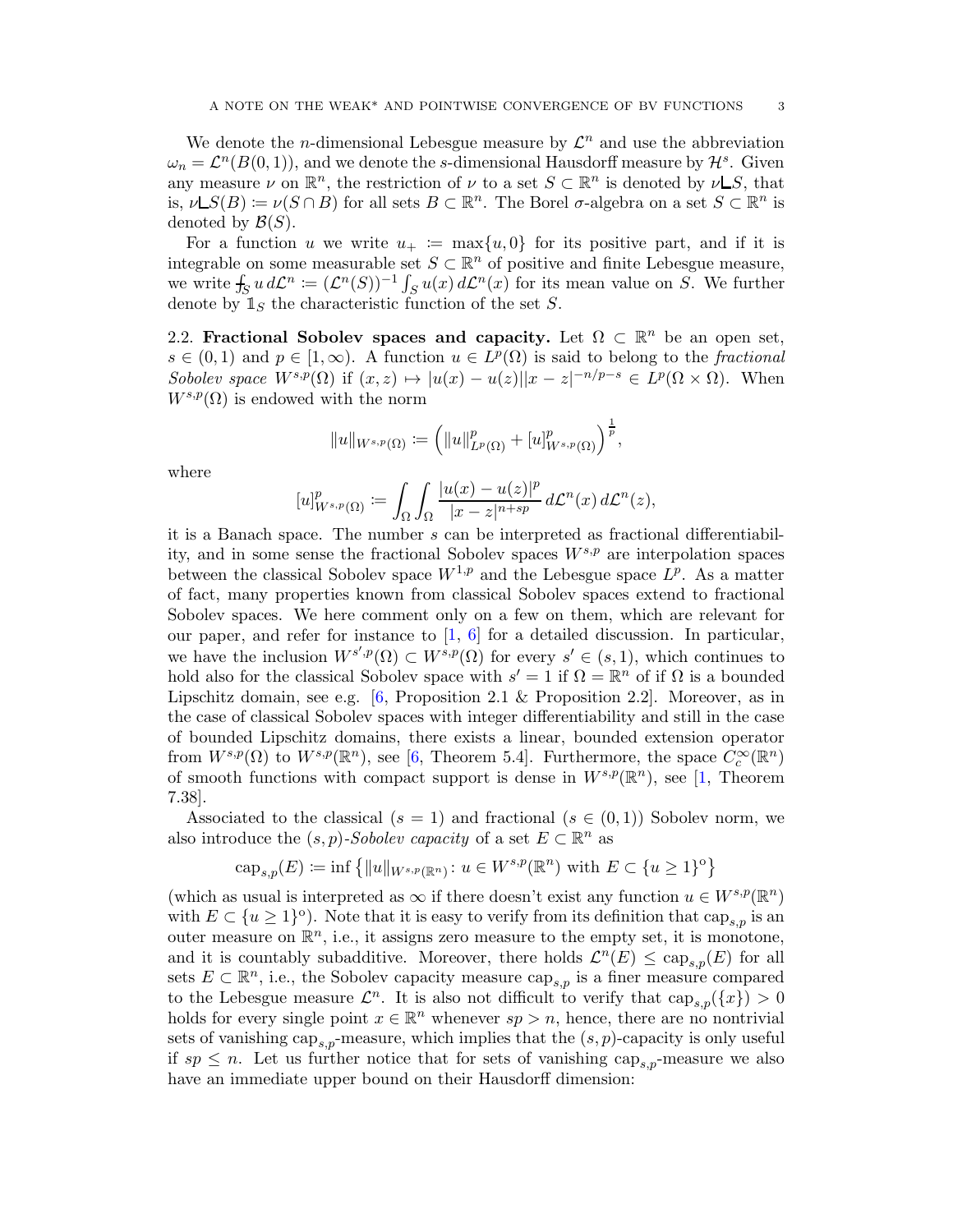<span id="page-3-1"></span><span id="page-3-0"></span>**Proposition 2.1.** Let  $s \in (0,1)$  and  $p \in (1,\infty)$  with  $sp \leq n$ . If a set  $E \subset \mathbb{R}^n$ satisfies  $\text{cap}_{s,n}(E) = 0$ , then we have  $\dim_{\mathcal{H}}(E) \leq n - sp$ .

Proof. We essentially follow the first part of the proof of [\[7,](#page-20-4) Section 4.7, Theorem 4]). Since by assumption  $\text{cap}_{s,p}(E) = 0$  holds, we find a sequence of functions  $\{u_i\}_{i\in\mathbb{N}}$  in  $W^{s,p}(\mathbb{R}^n)$  such that

$$
||u_i||_{W^{s,p}(\mathbb{R}^n)} \le 2^{-i} \quad \text{and} \quad E \subset \{u_i \ge 1\}^{\text{o}}
$$

are satisfied for each  $i \in \mathbb{N}$ . The first condition ensures that  $v := \sum_{i \in \mathbb{N}} u_i$  defines a function in  $W^{s,p}(\mathbb{R}^n)$ , while the second condition implies

$$
E \subset \bigg\{ x \in \mathbb{R}^n \colon \limsup_{r \to \infty} \int_{B(x,r)} v(z) d\mathcal{L}^n(z) = \infty \bigg\}.
$$

Since in view of [\[3,](#page-20-5) Proposition 1.76] the set on the right-hand side has Hausdorff dimension at most  $n - sp$ , the claim  $\dim_{\mathcal{H}}(E) \leq n - sp$  is established.

2.3. Radon measures. Let  $\Omega \subset \mathbb{R}^n$  be an open set and  $\ell \in \mathbb{N}$ . We denote by  $C_c(\Omega;\mathbb{R}^{\ell})$  the space of continuous  $\mathbb{R}^{\ell}$ -valued functions with compact support in  $\Omega$ and by  $C_0(\Omega;\mathbb{R}^{\ell})$  its completion with respect to the  $\|\cdot\|_{\infty}$ -norm. We further denote by  $\mathcal{M}(\Omega;\mathbb{R}^{\ell})$  the Banach space of vector-valued Radon measures, equipped with the total variation norm  $|\mu|(\Omega) < \infty$ , which is defined relative to the Euclidean norm on  $\mathbb{R}^{\ell}$ . By the Riesz representation theorem,  $\mathcal{M}(\Omega;\mathbb{R}^{\ell})$  is the dual space of  $C_0(\Omega;\mathbb{R}^{\ell})$ , with the duality pairing  $\langle \phi, \mu \rangle := \int_{\Omega} \phi \cdot d\mu := \sum_{j=1}^{\ell} \int_{\Omega} \phi_j d\mu_j$ . Thus weak\* convergence  $\mu_i \stackrel{*}{\rightharpoondown} \mu$  in  $\mathcal{M}(\Omega;\mathbb{R}^{\ell})$  means  $\langle \phi, \mu_i \rangle \to \langle \phi, \mu \rangle$  for all  $\phi \in C_0(\Omega;\mathbb{R}^{\ell})$ . We further denote the set of positive measures by  $\mathcal{M}^+(\Omega)$ .

For a vector-valued Radon measure  $\gamma \in \mathcal{M}(\Omega;\mathbb{R}^{\ell})$  and a positive Radon measure  $\mu \in \mathcal{M}^+(\Omega)$ , we can write the Lebesgue–Radon–Nikodym decomposition

$$
\gamma = \gamma^a + \gamma^s = \frac{d\gamma}{d\mu} \, d\mu + \gamma^s
$$

of  $\gamma$  with respect to  $\mu$ , where  $\frac{d\gamma}{d\mu} \in L^1(\Omega, \mu; \mathbb{R}^{\ell}).$ 

For open sets  $E \subset \mathbb{R}^{n-m}$ ,  $F \subset \mathbb{R}^m$  and  $m \in \{1, \ldots, n-1\}$ , a parametrized measure  $(\nu_y)_{y \in E}$  is a mapping from E to the set  $\mathcal{M}(F; \mathbb{R}^{\ell})$  of vector-valued Radon measures on F. It is said to be weakly\*  $\mu$ -measurable, for  $\mu \in \mathcal{M}^+(E)$ , if  $y \mapsto \nu_y(B)$  is  $\mu$ measurable for all Borel sets  $B \in \mathcal{B}(F)$  (it suffices to check this for open subsets). Equivalently,  $(\nu_y)_{y \in E}$  is weakly\*  $\mu$ -measurable if the function  $y \mapsto \int_F f(y, t) d\nu_x(t)$ is  $\mu$ -measurable for every bounded  $\mathcal{B}_{\mu}(E) \times \mathcal{B}(F)$ -measurable function  $f: E \times F \to \mathbb{R}$ (see [\[2,](#page-20-1) Proposition 2.26]), where  $\mathcal{B}_{\mu}(E)$  denotes the  $\mu$ -completion of  $\mathcal{B}(E)$ . Suppose that we additionally have

$$
\int_{E} |\nu_{y}|(F) d\mu(y) < \infty.
$$

In that case we denote by  $\mu \otimes \nu_y$  the generalized product measure defined by

$$
\mu \otimes \nu_y(A) := \int_E \left( \int_F \mathbb{1}_A(y, t) \, d\nu_y(t) \right) \, d\mu(y)
$$

for any  $A \in \mathcal{B}(E \times F)$ . Then the integration formula

$$
\int_{E \times F} f(y, t) d(\mu \otimes \nu_y)(y, t) = \int_E \left( \int_F f(y, t) d\nu_y(t) \right) d\mu(y)
$$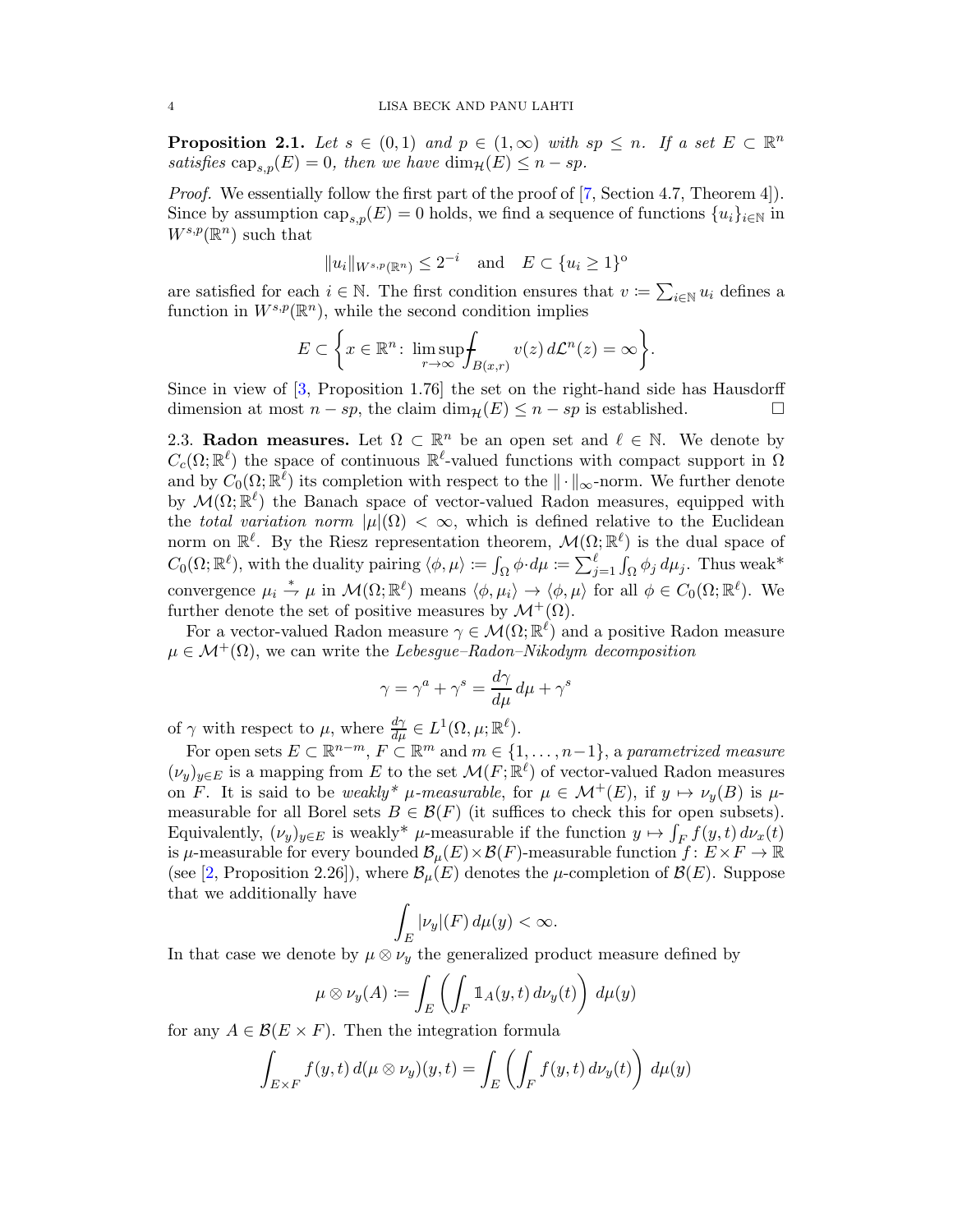<span id="page-4-2"></span>holds for every bounded Borel function  $f: E \times F \to \mathbb{R}$  and, in the case  $\ell = 1$  and  $\nu_y \geq 0$ , if f is a positive Borel function.

2.4. Functions of bounded variation. Let  $\Omega \subset \mathbb{R}^n$  be an open set. A function  $u \in [L^1(\Omega)]^N$  is said to belong to the space  $[BV(\Omega)]^N$  of functions of bounded *variation* if its distributional derivative is a finite  $\mathbb{R}^{N \times n}$ -valued Radon measure. This means that there exists a (unique) measure  $Du \in \mathcal{M}(\mathbb{R}^n;\mathbb{R}^{N\times n})$  such that for all functions  $\psi \in C_c^1(\Omega)$ , the integration-by-parts formula

$$
\int_{\Omega} \frac{\partial \psi}{\partial x_k} u^j d\mathcal{L}^n = -\int_{\Omega} \psi \, dD u_k^j, \quad j = 1 \dots N, \quad k = 1, \dots, n
$$

holds. The space  $[BV(\Omega)]^N$  is a Banach space endowed with the norm

<span id="page-4-1"></span>
$$
||u||_{[BV(\Omega)]^N} := ||u||_{[L^1(\Omega)]^N} + |Du|(\Omega).
$$

The theory of BV functions presented here can be found in [\[2\]](#page-20-1) (see also [\[7,](#page-20-4) [8,](#page-20-6) [15\]](#page-21-0)), and we will give specific references only for a few key results relevant for our paper.

Let us first note that for a scalar-valued function  $u \in BV(\Omega)$  the total variation of Du can be obtained by integration over the super-level sets  $S_t := \{x \in \Omega : u(x) > t\},\$  $t \in \mathbb{R}$ , via the coarea formula (see [\[2,](#page-20-1) Theorem 3.40]) as

(2.1) 
$$
|Du|(\Omega) = \int_{-\infty}^{\infty} |D1\!\!1_{S_t}|(\Omega) dt.
$$

We now recall different notions of convergence for sequences in  $[BV(\Omega)]^N$ . We say that a sequence of functions  $\{u_i\}_{i\in\mathbb{N}}$  in  $[BV(\Omega)]^N$  converges weakly\* to  $u \in$  $[BV(\Omega)]^N$ , denoted by  $u_i \stackrel{*}{\rightharpoondown} u$  in  $[BV(\Omega)]^N$ , if  $u_i \rightharpoondown u$  strongly in  $[L^1(\Omega)]^N$  and  $Du_j \stackrel{*}{\rightharpoondown} Du$  in  $\mathcal{M}(\Omega,\mathbb{R}^{N\times n})$ . Note that every weakly\* converging sequence  $\{u_i\}_{i\in\mathbb{N}}$ in  $[BV(\Omega)]^N$  is norm-bounded by the Banach–Steinhaus theorem. Conversely, every norm-bounded sequence  ${u_i}_{i\in\mathbb{N}}$  in  $[BV(\Omega)]^N$  with strong convergence  $u_i \to u$  in  $[L^1(\Omega)]^N$  satisfies  $u_i \stackrel{*}{\rightharpoondown} u$  in  $[BV(\Omega)]^N$ , see [\[2,](#page-20-1) Proposition 3.13]. Moreover, every norm-bounded sequence in  $[\overline{BV}(\Omega)]^N$  has a weakly<sup>\*</sup> converging subsequence if  $\Omega$ is sufficiently regular, e.g. a bounded Lipschitz domain. Moreover, we say that a sequence of functions  $\{u_i\}_{i\in\mathbb{N}}$  in  $[BV(\Omega)]^N$  converges strictly to  $u \in [BV(\Omega)]^N$  if  $u_i \to u$  strongly in  $[L^1(\Omega)]^N$  and  $|Du_i|(\Omega) \to |Du|(\Omega)$ .

<span id="page-4-0"></span>We have the following simple fact concerning weak\* convergence in the BV class. **Proposition 2.2.** Let  $u \in BV(\mathbb{R}^n)$ . Let  $\{u_i\}_{i\in\mathbb{N}}$  be a sequence in  $BV(\mathbb{R}^n)$  for which  ${[Du_i](\mathbb{R}^n)}_{i\in\mathbb{N}}$  is bounded, and suppose that  $u_i(x) \to u(x)$  for  $\mathcal{L}^n$ -almost every  $x \in \mathbb{R}^n$ . Then we have  $u_i \to u$  in  $L^q_{loc}(\mathbb{R}^n)$  for every  $q \in [1, \frac{n}{n}]$  $\frac{n}{n-1}$ ).

*Proof.* Fix an arbitrary  $R > 0$ . For sufficiently large  $i \in \mathbb{N}$ , we have  $|u_i - u| \leq 1$  in some set  $A \subset B(0,R)$  with

$$
\frac{\mathcal{L}^n(A)}{\mathcal{L}^n(B(0,R))} \ge \frac{1}{2}.
$$

Therefore, by a Poincaré inequality (see e.g.  $[10, \text{Lemma } 2.2]$ ) there holds

$$
\int_{B(0,R)} |u_i - u| d\mathcal{L}^n \le \int_{B(0,R)} (|u_i - u| - 1)_+ d\mathcal{L}^n + \mathcal{L}^n(B(0,R))
$$
  
\n
$$
\le C(n)R|D(u_i - u)|(B(0,R)) + \mathcal{L}^n(B(0,R))
$$
  
\n
$$
\le C(n)R(|Du_i|(\mathbb{R}^n) + |Du|(\mathbb{R}^n)) + \mathcal{L}^n(B(0,R)).
$$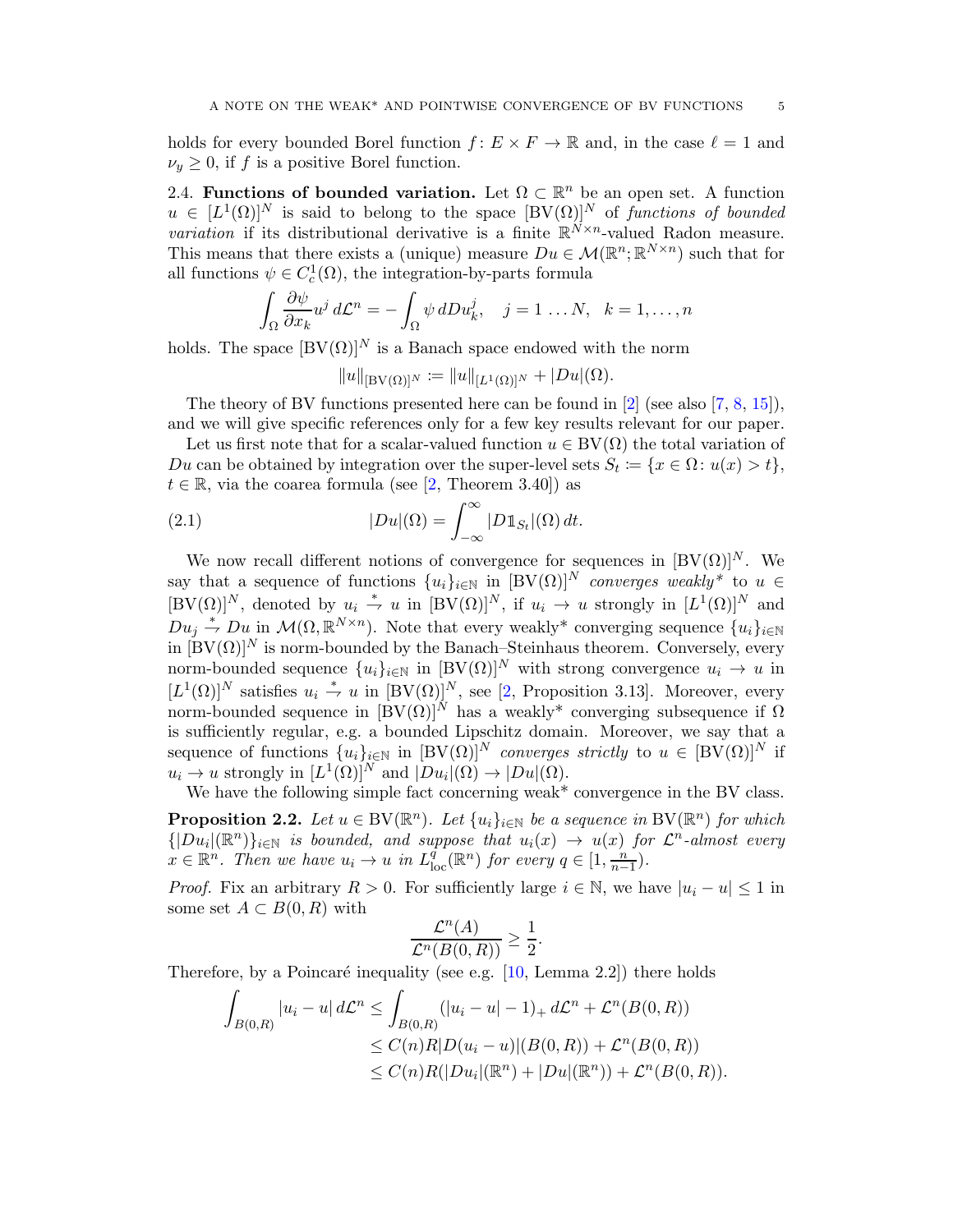<span id="page-5-0"></span>Thus,  $\{u_i - u\}_{i \in \mathbb{N}}$  is a bounded sequence in BV( $B(0,R)$ ). Let  $q \in [1, \frac{n}{n-1}]$  $\frac{n}{n-1}$ ) be arbitrary. By the Sobolev embedding and the Rellich–Kondrachov compactness theorem, we get for the sequence  ${u_i}_{i \in \mathbb{N}}$  boundedness in  $L^{n/(n-1)}(B(0,R))$  and, for a subsequence, strong convergence in  $L^q(B(0,R))$ , necessarily to 0. Since from every subsequence of  ${u_i}_{i \in \mathbb{N}}$  we can choose a further subsequence converging to u in  $L^q(B(0,R))$ , this is in fact true also for the original sequence. Since  $R > 0$  was arbitrary, we have shown the convergence  $u_i \to u$  in  $L^q_{loc}(\mathbb{R}^n)$  as claimed.

Let  $u \in [L^1_{loc}(\mathbb{R}^n)]^N$ . We say that u has a Lebesgue point at  $x \in \mathbb{R}^n$  if

$$
\lim_{r \to 0} \int_{B(x,r)} |u(z) - \widetilde{u}(x)| d\mathcal{L}^n(z) = 0
$$

for some (unique)  $\widetilde{u}(x) \in \mathbb{R}^N$ . We denote by  $S_u$  the set where this condition fails and call it the *approximate discontinuity set*. We note that  $S_u$  is a Borel set of vanishing  $\mathcal{L}^n$ -measure and that  $\widetilde{u}: \mathbb{R}^n \setminus S_u \to \mathbb{R}^N$  is Borel-measurable, see [\[2,](#page-20-1) Proposition 3.64].<br>Cityon  $u \in \mathbb{S}^{n-1}$  and denote the unper and letter helf hell with respect to use.

Given  $\nu \in \mathbb{S}^{n-1}$ , we denote the upper and lower half-ball with respect to  $\nu$  as

$$
B_{\nu}^{+}(x,r) := \{ z \in B(x,r) \colon \langle z - x, \nu \rangle > 0 \},
$$
  

$$
B_{\nu}^{-}(x,r) := \{ z \in B(x,r) \colon \langle z - x, \nu \rangle < 0 \}.
$$

We say that  $x \in \mathbb{R}^n$  is an approximate jump point of u if there exist  $\nu \in \mathbb{S}^{n-1}$  and  $u^+(x), u^-(x) \in \mathbb{R}^N$  with  $u^+(x) \neq u^-(x)$  (called the one-sided approximate limits) such that

$$
\lim_{r \to 0} \int_{B_{\nu}^{+}(x,r)} |u(z) - u^{+}(x)| d\mathcal{L}^{n}(z) = 0
$$

and

$$
\lim_{r \to 0} \int_{B_{\nu}^{-}(x,r)} |u(z) - u^{-}(x)| d\mathcal{L}^{n}(z) = 0.
$$

We denote by  $J_u$  the set of approximate jump points and call it the *approximate jump* set. If  $u \in [BV(\Omega)]^N$ , then  $S_u$  is countably  $\mathcal{H}^{n-1}$ -rectifiable and  $\mathcal{H}^{n-1}(S_u \setminus J_u) = 0$ , see [\[2,](#page-20-1) Theorem 3.78].

For a finer analysis of BV functions, we can now define the precise representative of  $u \in [BV(\Omega)]^N$  as

$$
u^*(x) \coloneqq \begin{cases} \widetilde{u}(x) & \text{if } x \in \mathbb{R}^n \setminus S_u, \\ (u^+(x) + u^-(x))/2 & \text{if } x \in J_u, \end{cases}
$$

which is uniquely determined  $\mathcal{H}^{n-1}$ -almost everywhere. We then write the Radon– Nikodym decomposition of the variation measure of  $u$  into the absolutely continuous and singular parts as  $Du = D^a u + D^s u$ . Furthermore, we define the jump and Cantor parts of  $Du$  by

$$
D^j u := D^s u L J_u, \qquad D^c u := D^s u L(\mathbb{R}^n \setminus S_u).
$$

Since Du vanishes on  $\mathcal{H}^{n-1}$ -negligible sets (see [\[2,](#page-20-1) Lemma 3.76]), we obtain with  $\mathcal{H}^{n-1}(S_u \setminus J_u) = 0$  the decomposition

$$
Du = D^a u + D^c u + D^j u.
$$

Moreover, we call the sum  $D^a u + D^c u$  the *diffuse* part of the variation measure and denote it by  $D^d u$ .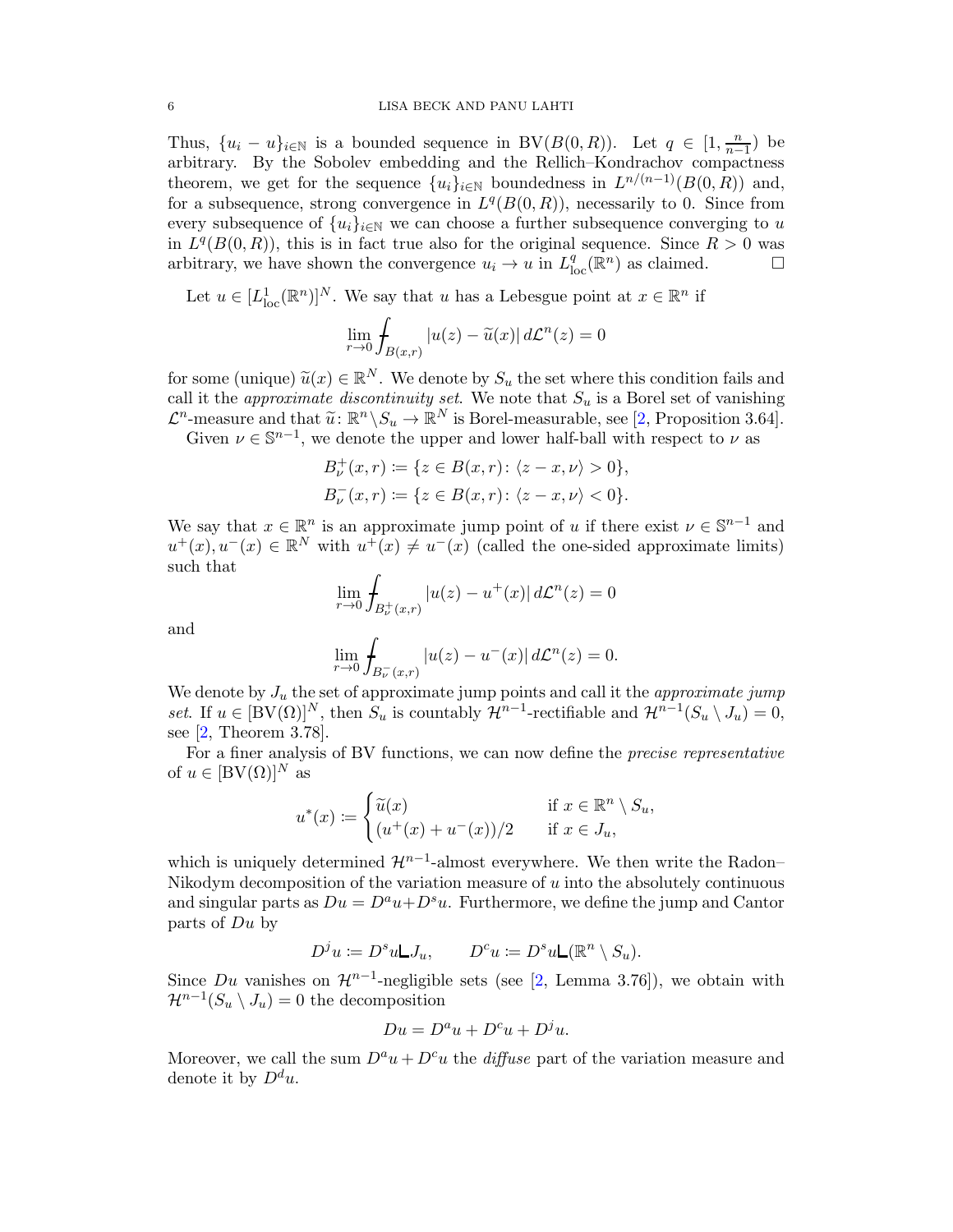<span id="page-6-6"></span><span id="page-6-2"></span>2.5. One-dimensional sections of BV functions. The following notation and results on one-dimensional sections of BV functions, as given in [\[2,](#page-20-1) Section 3.11], will be crucial for us.

In the one-dimensional case  $n = 1$ , we have  $J_u = S_u$ ,  $J_u$  is at most countable, and  $Du({x}) = 0$  for every  $x \in \mathbb{R} \setminus J_u$ . Moreover, we have for every  $x, \tilde{x} \in \mathbb{R} \setminus J_u$  with  $x < \tilde{x}$  that

(2.2) 
$$
u^*(\tilde{x}) - u^*(x) = Du((x, \tilde{x})),
$$

and for every  $x, \tilde{x} \in \mathbb{R}$  with  $x < \tilde{x}$  that

(2.3) 
$$
|u^*(\tilde{x}) - u^*(x)| \le |Du|([x, \tilde{x}]).
$$

In  $\mathbb{R}^n$ , we denote the standard basis vectors by  $e_k$ ,  $k = 1, ..., n$ . For any fixed  $k \in \{1, \ldots, n\}, y \in \mathbb{R}^{n-1}$  and  $t \in \mathbb{R}$ , we introduce the notation

<span id="page-6-5"></span><span id="page-6-1"></span>
$$
\pi_k(y, t) := (y_1, \dots, y_{k-1}, t, y_k, \dots, y_{n-1}) \in \mathbb{R}^n.
$$

For a set  $A \subset \mathbb{R}^n$  we then denote the slices of A at  $\pi_k(y,0)$  in  $e_k$ -direction by

$$
A_y^{e_k} \coloneqq \{ t \in \mathbb{R} \colon \pi_k(y, t) \in A \}.
$$

For  $u \in [BV(\mathbb{R}^n)]^N$ , we denote  $u_y^k(t) \coloneqq u(\pi_k(y, t))$  and record that  $u_y^k \in [BV(\mathbb{R})]^N$ is satisfied for  $\mathcal{L}^{n-1}$ -almost every  $y \in \mathbb{R}^{n-1}$  (see [\[2,](#page-20-1) Theorem 3.103]). Denoting  $D_k u := \langle Du, e_k \rangle$  and  $D_k^d u := \langle D^d u, e_k \rangle$  (the inner product taken row-wise), we further have

<span id="page-6-4"></span>
$$
D_k u = \mathcal{L}^{n-1} \otimes Du_y^k
$$
 and  $D_k^d u = \mathcal{L}^{n-1} \otimes D^d u_y^k$ 

(see  $[2,$  Theorem 3.107 & Theorem 3.108). It follows that

(2.4) 
$$
|D_k u| = \mathcal{L}^{n-1} \otimes |D u_y^k| \quad \text{and} \quad |D_k^d u| = \mathcal{L}^{n-1} \otimes |D^d u_y^k|
$$

(see [\[2,](#page-20-1) Corollary 2.29]). Moreover, for  $\mathcal{L}^{n-1}$ -almost every  $y \in \mathbb{R}^{n-1}$  we have

<span id="page-6-3"></span>(2.5)  $J_{u_y^k} = (J_u)_y^k$  and  $(u^*)_y^k(t) = (u_y^k)^*(t)$  for every  $t \in \mathbb{R} \setminus J_{u_y^k}$ ,

<span id="page-6-0"></span>(see [\[2,](#page-20-1) Theorem 3.108]).

### 3. Pointwise convergence w.r.t. Hausdorff measures

In this section, we first consider strongly convergent sequences in fractional Sobolev spaces  $W^{s,p}(\mathbb{R}^n)$ , with  $s \in (0,1)$  and  $p \in (1,\infty)$ . For these we establish pointwise convergence outside of a set of vanishing  $(s, p)$ -capacity, by a straightforward adaptation of the proof for classical Sobolev spaces. We then move on to bounded sequences in the classical Sobolev spaces  $W^{1,p}(\mathbb{R}^n)$  and in the space  $BV(\mathbb{R}^n)$  of functions of bounded variation and deduce, via compactness and interpolation results, pointwise convergence up to sets of Hausdorff dimension  $n - p$  and  $n - 1$ , respectively, which yields in particular the statement of Theorem [1.1.](#page-0-0)

Let us start by recalling that the exceptional set of non-Lebesgue points of a function in  $W^{s,p}(\mathbb{R}^n)$  is of vanishing  $(s, p)$ -capacity (see e.g. [\[12,](#page-20-8) Theorem 6.2], combined with the argument from [\[7,](#page-20-4) Section 1.7, Corollary 1]), which is the analogous property as known for classical Sobolev functions (see e.g. [\[9\]](#page-20-9) or [\[7,](#page-20-4) Section 4.8, Theorem 1]).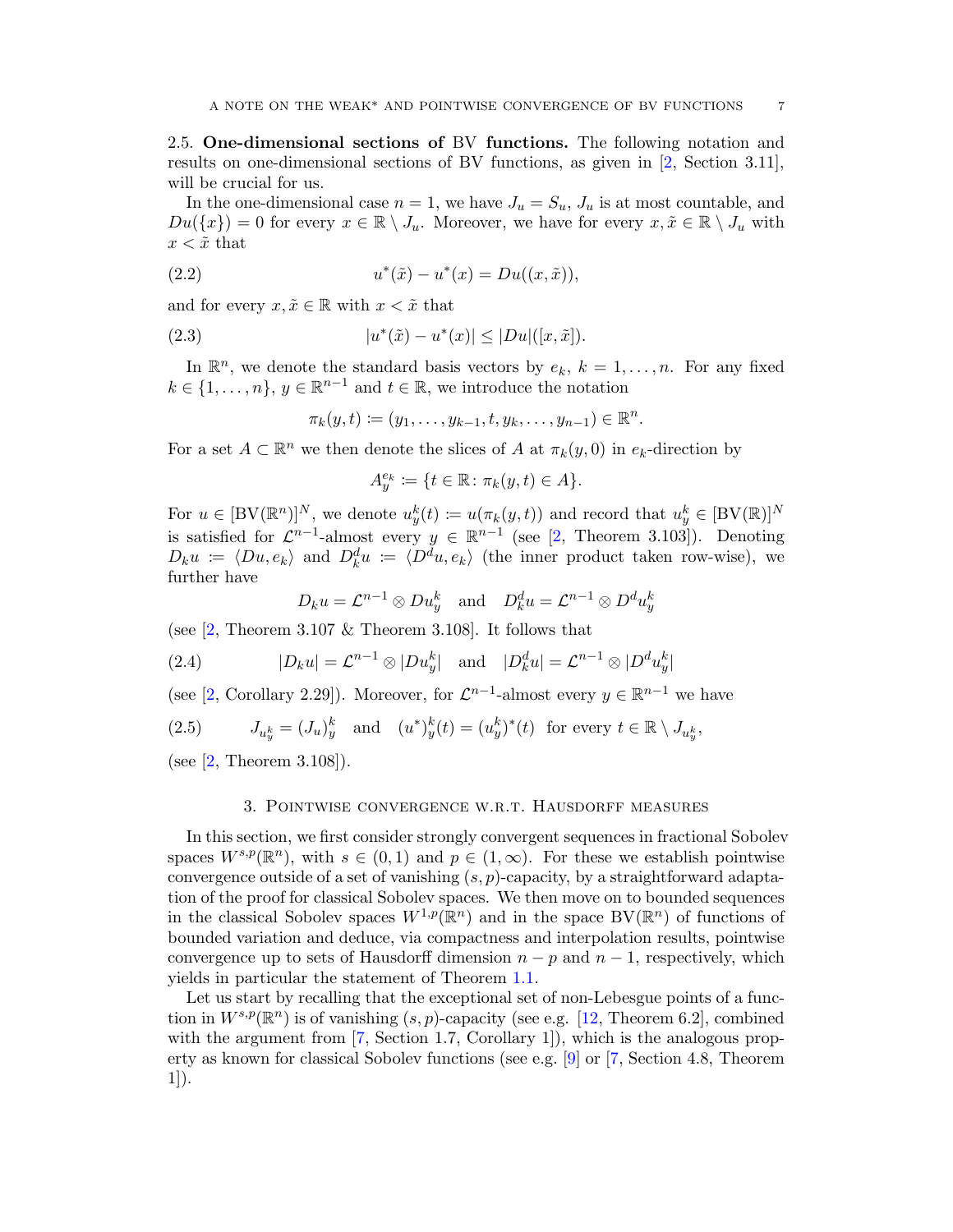<span id="page-7-2"></span><span id="page-7-0"></span>**Theorem 3.1.** Let  $s \in (0,1)$ ,  $p \in (1,\infty)$  and  $u \in W^{s,p}(\mathbb{R}^n)$ . Then there exists a set  $E \subset \mathbb{R}^n$  such that  $\text{cap}_{s,p}(E) = 0$  and such that for each  $x \in \mathbb{R}^n \setminus E$ , for some  $\widetilde{u}(x) \in \mathbb{R}$  there holds

<span id="page-7-1"></span>
$$
\lim_{r \to 0} \int_{B(x,r)} |u(z) - \widetilde{u}(x)| d\mathcal{L}^n(z) = 0.
$$

Next, following the strategy of proof in  $[13, \text{Lemma } 2.19]$ , we obtain for sufficiently fast converging sequences in  $W^{s,p}(\mathbb{R}^n)$  that also the exceptional set where pointwise convergence fails is of vanishing  $(s, p)$ -capacity:

**Lemma 3.2.** Let  $s \in (0,1)$ ,  $p \in (1,\infty)$  and  $u \in W^{s,p}(\mathbb{R}^n)$ . Let  $\{u_i\}_{i\in\mathbb{N}}$  be a sequence of functions in  $W^{s,p}(\mathbb{R}^n)$  and suppose that  $u_i \to u$  strongly in  $W^{s,p}(\mathbb{R}^n)$  with

(3.1) 
$$
\sum_{i \in \mathbb{N}} 2^{ip} \|u - u_i\|_{W^{s,p}(\mathbb{R}^n)}^p < \infty.
$$

Then there exists a set  $E \subset \mathbb{R}^n$  such that  $\text{cap}_{s,p}(E) = 0$  and such that for each  $x \in \mathbb{R}^n \setminus E$  the pointwise limit  $\lim_{i\to\infty} \tilde{u}_i(x)$  of the Lebesgue representatives exists and coincides with  $\widetilde{u}(x)$ .

*Proof.* In view of Theorem [3.1,](#page-7-0) we find a set  $E_0 \subset \mathbb{R}^n$  with  $\text{cap}_{s,p}(E_0) = 0$  such that there hold

$$
\widetilde{u}_i(x) = \lim_{r \to 0} \int_{B(x,r)} u_i(z) d\mathcal{L}^n(z) \text{ and } \widetilde{u}(x) = \lim_{r \to 0} \int_{B(x,r)} u(z) d\mathcal{L}^n(z)
$$

for all  $x \in \mathbb{R}^n \setminus E_0$  and all  $i \in \mathbb{N}$ . For these points  $x \in \mathbb{R}^n \setminus E_0$  we then observe

$$
|\widetilde{u}(x)-\widetilde{u}_i(x)| \leq \sup_{r>0} \int_{B(x,r)} |u(z)-u_i(z)| d\mathcal{L}^n(z) = M(u-u_i)(x),
$$

where M denotes the Hardy–Littlewood maximal operator. Defining sets

$$
A_i\coloneqq\left\{x\in\mathbb{R}^n\colon M(u-u_i)(x)>2^{-i}\right\}
$$

we then deduce from [\[12,](#page-20-8) Lemma 6.4] (based essentially on the facts that  $A_i$  is an open set and that the Hardy–Littlewood maximal operator is bounded from  $W^{s,p}(\mathbb{R}^n)$  into itself) the estimate

$$
cap_{s,p}(A_i) \le C(n,p)2^{ip} ||u - u_i||_{W^{s,p}(\mathbb{R}^n)}^p.
$$

Setting

$$
E := E_0 \cup \bigcap_{j \in \mathbb{N}} \bigcup_{i \ge j} A_i,
$$

we can then verify the assertions of the lemma. First, by the choice of  $E_0$  and by assumption  $(3.1)$  we have

$$
\begin{aligned} \n\text{cap}_{s,p}(E) &\leq \text{cap}_{s,p}(E_0) + \lim_{j \to \infty} \sum_{i \geq j} \text{cap}_{s,p}(A_i) \\ \n&\leq C(n,p) \lim_{j \to \infty} \sum_{i \geq j} 2^{ip} \|u - u_i\|_{W^{s,p}(\mathbb{R}^n)}^p = 0. \n\end{aligned}
$$

Secondly, if  $x \in \mathbb{R}^n \setminus E$ , then we have  $x \notin E_0$  and there exists some  $j_0 \in \mathbb{N}$  such that  $x \notin A_i$  for all  $i \geq j_0$ . Consequently, we have

$$
M(u - u_i)(x) \le 2^{-i} \Rightarrow |\widetilde{u}(x) - \widetilde{u}_i(x)| \le 2^{-i}
$$
 for all  $i \ge j_0$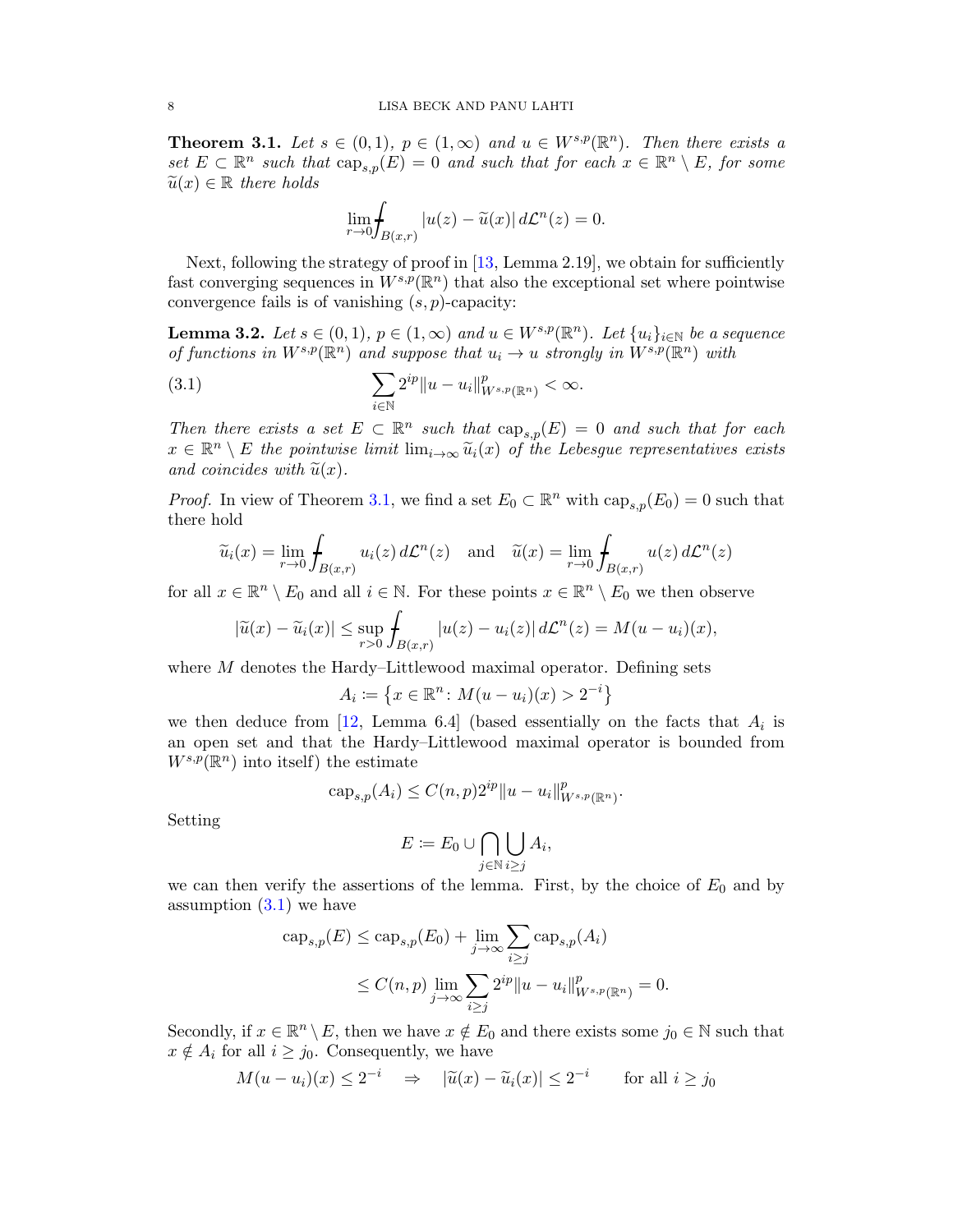<span id="page-8-3"></span>and thus the pointwise convergence  $\lim_{i\to\infty} \tilde{u}_i(x) = \tilde{u}(x)$  holds. This finishes the proof of the lemma. proof of the lemma.

As a direct consequence, by passing to a sufficiently fast convergent subsequence, we have the following

<span id="page-8-0"></span>Corollary 3.3. Let  $s \in (0,1)$ ,  $p \in (1,\infty)$  and  $u \in W^{s,p}(\mathbb{R}^n)$ . Let  $\{u_i\}_{i\in\mathbb{N}}$  be a sequence of functions in  $W^{s,p}(\mathbb{R}^n)$  and suppose that  $u_i \to u$  strongly in  $W^{s,p}(\mathbb{R}^n)$ . Then for a subsequence (not relabeled) we have pointwise convergence

 $\widetilde{u}_i(x) \to \widetilde{u}(x)$  for  $\text{cap}_{s,p}$ -almost every  $x \in \mathbb{R}^n$ .

With Corollary [3.3](#page-8-0) at hand, we can now address the announced pointwise convergence of bounded sequences in classical Sobolev spaces  $W^{1,p}(\mathbb{R}^n)$ , given for the purpose of comparison, or in the space  $BV(\mathbb{R}^n)$  of functions of bounded variation, as stated in Theorem [1.1.](#page-0-0)

<span id="page-8-1"></span>**Theorem 3.4.** Let  $p \in (1, n]$  and  $u \in W^{1,p}(\mathbb{R}^n)$ . Let  $\{u_i\}_{i\in\mathbb{N}}$  be a sequence in  $W^{1,p}(\mathbb{R}^n)$  for which  $\{||\nabla u_i||_{L^p(\mathbb{R}^n)}\}_{i\in\mathbb{N}}$  is bounded, and suppose that  $\widetilde{u}_i(x) \to \widetilde{u}(x)$ for  $\mathcal{L}^n$ -almost every  $x \in \mathbb{R}^n$ . Then there exists a set  $E \subset \mathbb{R}^n$  with  $\dim_{\mathcal{H}}(E) \leq n-p$ and such that for a subsequence (not relabeled) we have

$$
\widetilde{u}_i(x) \to \widetilde{u}(x)
$$
 for every  $x \in \mathbb{R}^n \setminus E$ .

Before proving Theorem [3.4,](#page-8-1) let us first notice that, similarly as Proposition [2.2,](#page-4-0) we can prove the following

<span id="page-8-2"></span>**Proposition 3.5.** Let  $p \in (1, n]$  and  $u \in W^{1,p}(\mathbb{R}^n)$ . Let  $\{u_i\}_{i \in \mathbb{N}}$  be a sequence in  $W^{1,p}(\mathbb{R}^n)$  for which  $\{\|\nabla u_i\|_{L^p(\mathbb{R}^n)}\}_{i\in\mathbb{N}}$  is bounded, and suppose that  $u_i(x) \to u(x)$ for  $\mathcal{L}^n$ -almost every  $x \in \mathbb{R}^n$ . Then we have  $u_i \to u$  in  $L^p_{loc}(\mathbb{R}^n)$ .

*Proof of Theorem [3.4.](#page-8-1)* Without loss of generality we can assume that  $\{u_i\}_{i\in\mathbb{N}}$  is a sequence in  $W^{1,p}(\mathbb{R}^n)$  where  $u_i$  vanishes outside of some ball  $B(0,R)$  for all  $i \in \mathbb{N}$ (otherwise, we multiply by a suitable cut-off function  $\eta_R$  with  $1_{B(0,R/2)} \leq \eta_R \leq$  $1_{B(0,R)}$  for  $R \in \mathbb{N}$ , to obtain sequences which still have norm-bounded gradients and which coincide on  $B(0, R/2)$  with the original sequence).

We first observe that by Proposition [3.5,](#page-8-2) we actually have strong convergence of the sequence  $\{u_i\}_{i\in\mathbb{N}}$  in  $L^p(\mathbb{R}^n)$ . We then note that for every function  $v \in W^{1,p}(\mathbb{R}^n)$ and every  $s \in (0,1)$  the interpolation inequality

$$
[v]_{W^{s,p}(\mathbb{R}^n)}^p \le \frac{2^{p(1-s)} n \omega_n}{s(1-s)p} ||v||_{L^p(\mathbb{R}^n)}^{(1-s)p} ||\nabla v||_{L^p(\mathbb{R}^n; \mathbb{R}^n)}^{sp}
$$

is available, see [\[5,](#page-20-11) Corollary 4.2]. Therefore, we even have strong convergence of the sequence  $\{u_i\}_{i\in\mathbb{N}}$  in  $W^{s,p}(\mathbb{R}^n)$ , for every fixed  $s \in (0,1)$ . Thus, in view of Corollary [3.3,](#page-8-0) we can select with a diagonal argument a subsequence (not relabeled) such that pointwise convergence  $\tilde{u}_i(x) \to \tilde{u}(x)$  holds outside of a set  $E_\ell \subset \mathbb{R}^n$  with  $\text{cap}_{1-1/\ell,p}(E_{\ell})=0$ , for each  $\ell \in \mathbb{N}$ . Defining the exceptional set as  $E \coloneqq \bigcap_{\ell \in \mathbb{N}} E_{\ell}$ , we then have pointwise convergence  $\widetilde{u}_i(x) \to \widetilde{u}(x)$  for every  $x \in \mathbb{R}^n \setminus E$ . Furthermore, we deduce from Proposition [2.1](#page-3-0) that  $\mathcal{H}^{d}(E) \leq \mathcal{H}^{d}(E_{\ell}) = 0$ , for every  $d > n - p$  and  $\ell > p/(d - n + p)$ . This shows that the Hausdorff dimension of E is at most  $n - p$ , which completes the proof of the theorem.  $\Box$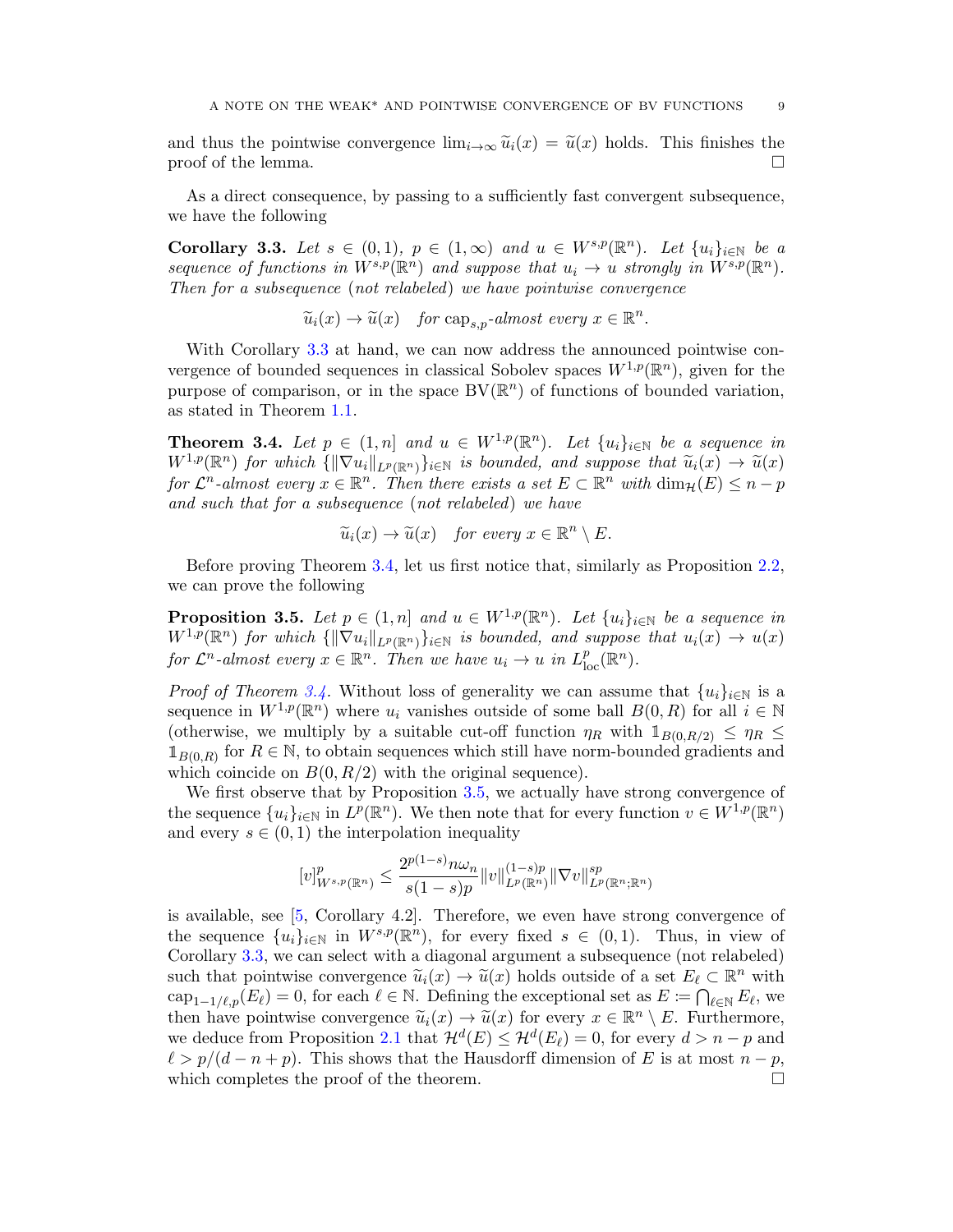Remark 3.6. Let us note that the statements of Theorem [3.1,](#page-7-0) Corollary [3.3](#page-8-0) and Theorem [3.4](#page-8-1) are trivially true in the case  $s \in (0,1]$  and  $p \in [1,\infty)$  with  $sp > n$ . By Morrey's embedding into Hölder spaces (see  $[6,$  Theorem 8.2] for a version with fractional Sobolev spaces), the Lebesgue representative of a  $W^{s,p}$ -function is already globally Hölder continuous. Thus, every point of a  $W^{s,p}$ -function is a Lebesgue point, and for every bounded sequence in  $W^{s,p}(\mathbb{R}^n)$  pointwise convergence of the Lebesgue representative of a subsequence is true on the full space, as a consequence of the Arzelà–Ascoli theorem.

*Proof of Theorem [1.1.](#page-0-0)* Similarly as in the proof of Theorem [3.4,](#page-8-1) we may here assume that  $\{u_i\}_{i\in\mathbb{N}}$  is a sequence in  $BV(\mathbb{R}^n)$  where  $u_i$  vanishes outside of some ball  $B(0,R)$ for all  $i \in \mathbb{N}$ .

By Proposition [2.2,](#page-4-0) we get for the sequence  $\{u_i\}_{i\in\mathbb{N}}$  strong convergence in  $L^1(\mathbb{R}^n)$ , and by the Sobolev embedding, also boundedness in  $L^{n/(n-1)}(\mathbb{R}^n)$ . We then note that for every function  $v \in BV(\mathbb{R}^n)$  and every  $s \in (0,1)$  the interpolation

$$
[v]_{W^{s,1}(\mathbb{R}^n)} \leq \frac{2^{1-s}n\omega_n}{s(1-s)} ||v||_{L^1(\mathbb{R}^n)}^{1-s} (|Dv|(\mathbb{R}^n))^s,
$$

is available, see [\[4,](#page-20-12) Proposition 4.2]. Therefore, we get strong convergence of  $\{u_i\}_{i\in\mathbb{N}}$ in  $W^{s,1}(\mathbb{R}^n)$ , for every fixed  $s \in (0,1)$ . We next observe that, for any p' chosen such that

$$
1 < p' < \frac{n}{n-1} \frac{n+s-1}{n+s} < \frac{n}{n-1}
$$

and  $s'$  defined such that

$$
s'p' = s - (n - 1)(n + s)(p' - 1)
$$
  
\n
$$
\Leftrightarrow \qquad p' = \frac{n}{n - 1} \frac{s - s'p'}{n + s} + 1 \frac{n + s'p'}{n + s},
$$

we have  $0 < s'p' < s$ . We then note that the application of Hölder's inequality shows

$$
[v]_{W^{s',p'}(B(0,R))}^{p'} = \int_{B(0,R)} \int_{B(0,R)} \frac{|v(x) - v(z)|^{p'}}{|x - z|^{n + s'p'}} d\mathcal{L}^{n}(x) d\mathcal{L}^{n}(z)
$$
  
\n
$$
\leq \left( \int_{B(0,R)} \int_{B(0,R)} |v(x) - v(z)|^{\frac{n}{n-1}} d\mathcal{L}^{n}(x) d\mathcal{L}^{n}(z) \right)^{\frac{s - s'p'}{n+s}}
$$
  
\n
$$
\times \left( \int_{B(0,R)} \int_{B(0,R)} \frac{|v(x) - v(z)|}{|x - z|^{n+s}} d\mathcal{L}^{n}(x) d\mathcal{L}^{n}(z) \right)^{\frac{n+s'p'}{n+s}}
$$
  
\n
$$
\leq 2 \left[ \mathcal{L}^{n}(B(0,R)) \right]^{\frac{s - s'p'}{n+s}} \|v\|_{L^{n/(n-1)}(B(0,R))}^{\frac{n}{n-1}} [v]_{W^{s,1}(B(0,R))}^{\frac{n+s'p'}{n+s}}
$$
  
\n
$$
= 2 \left[ \mathcal{L}^{n}(B(0,R)) \right]^{(n-1)(p'-1)} \|v\|_{L^{n/(n-1)}(B(0,R))}^{n(p'-1)} [v]_{W^{s,1}(B(0,R))}^{n-(n-1)p'}
$$

for every function  $v \in W^{s,1}(B(0,R)) \cap L^{n/(n-1)}(B(0,R))$ . Therefore, we also have strong convergence of the sequence  $\{u_i\}_{i\in\mathbb{N}}$  in  $W^{s',p'}(\mathbb{R}^n)$ , with  $s',p'$  chosen as above and fixed  $s \in (0,1)$ . By the arbitrariness of  $s \in (0,1)$  and with  $s'p' \nearrow s$  for  $p' \searrow 1$ , such choices are in particular possible for sequences  $\{s_\ell\}_{\ell \in \mathbb{N}}$ ,  $\{s'_\ell\}_{\ell \in \mathbb{N}}$  and  $\{p'_\ell\}_{\ell \in \mathbb{N}}$ satisfying  $s_{\ell} = 1 - 1/\ell$  and  $s'_{\ell} p'_{\ell} = 1 - 2/\ell$  for each  $\ell \in \mathbb{N}$ . With Corollary [3.3,](#page-8-0) we can therefore select with a diagonal argument a subsequence (not relabeled)

<span id="page-9-0"></span>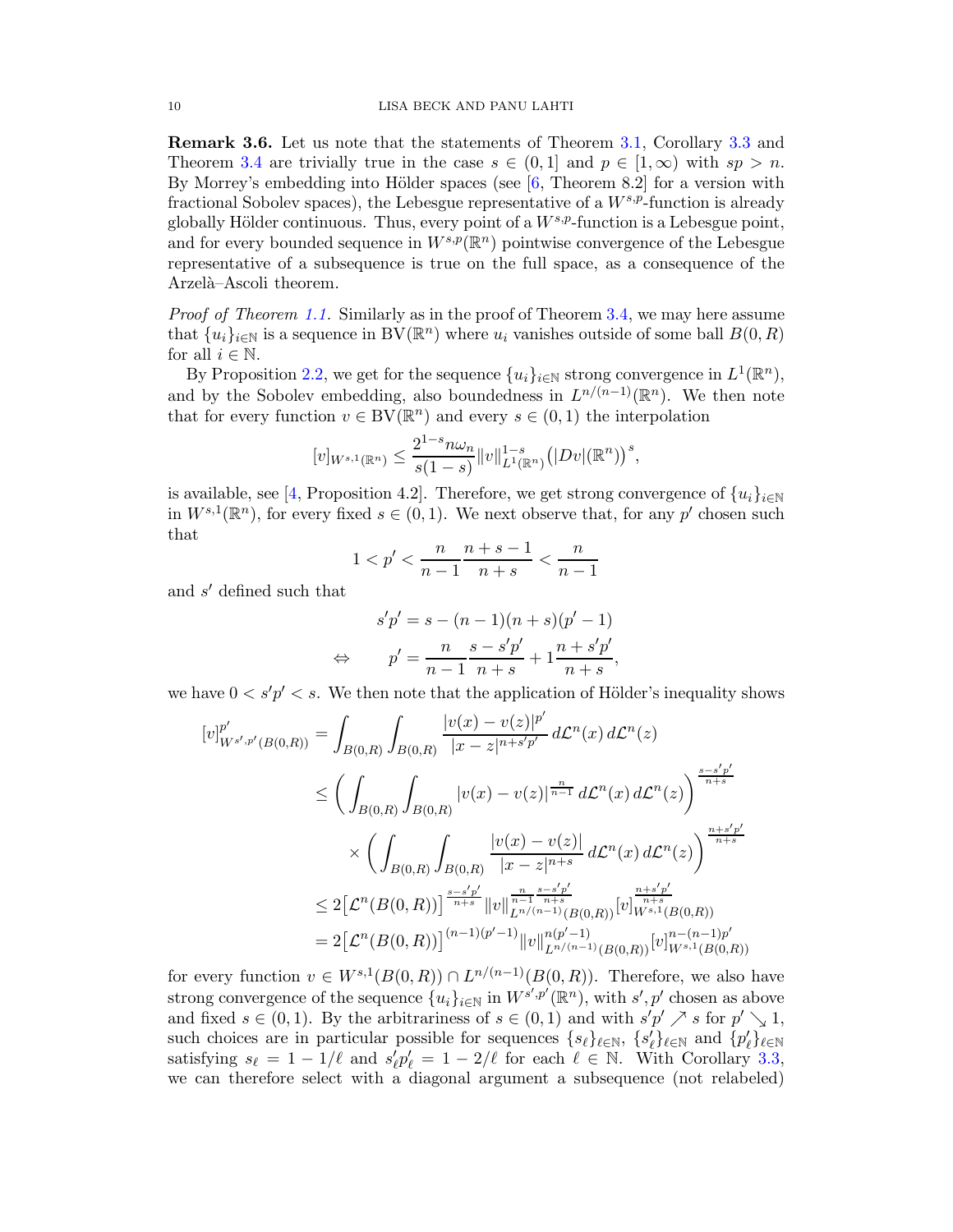such that pointwise convergence  $\tilde{u}_i(x) \to \tilde{u}(x)$  holds outside of a set  $E_\ell \subset \mathbb{R}^n$  with  $\text{cap}_{s'_\ell, p'_\ell}(E_\ell) = 0$ , for each  $\ell \in \mathbb{N}$ . Setting  $E := \bigcap_{\ell \in \mathbb{N}} E_\ell$ , we then have pointwise convergence  $\widetilde{u}_i(x) \to \widetilde{u}(x)$  for every  $x \in \mathbb{R}^n \setminus E$ , while Proposition [2.1](#page-3-0) implies that  $\mathcal{H}^{d}(E) \leq \mathcal{H}^{d}(E_{\ell}) = 0$ , for every  $d > n - 1$  and  $\ell > 2/(d - n + 1)$ , which shows that the Hausdorff dimension of E is at most  $n-1$  as claimed.

#### 4. Pointwise convergence w.r.t. diffuse measures

<span id="page-10-0"></span>In this section we first prove, via the slicing technique, that each bounded sequence in BV( $\mathbb{R}^n$ ) admits a subsequence converging outside of a *ν*-vanishing set, where *ν* is a generalized product measure of diffuse type. We then obtain Theorem [1.2](#page-1-1) as a direct consequence. For convenience of notation and reference to the literature we here prefer to always work with the precise representatives, even though the main arguments exclude jump points of the sequence and the limit function so that the Lebesgue representatives would be suitable as well.

<span id="page-10-1"></span>**Theorem 4.1.** Let  $u \in BV(\mathbb{R}^n)$ . Let  $\{u_i\}_{i\in\mathbb{N}}$  be a sequence in BV( $\mathbb{R}^n$ ) for which  $\{|Du_i|(\mathbb{R}^n)\}_{i\in\mathbb{N}}$  is bounded, and suppose that  $u_i^*(x) \to u^*(x)$  for  $\mathcal{L}^n$ -almost every  $x \in \mathbb{R}^n$ . Let  $\nu$  be a positive measure of finite mass admitting a representation

$$
\nu = \mathcal{L}^{n-1} \otimes \nu_y
$$

with  $\nu_y({t}) = 0$  for all  $t \in \mathbb{R}$ , for  $\mathcal{L}^{n-1}$ -almost every  $y \in \mathbb{R}^{n-1}$ . Then for a subsequence (not relabeled) we have  $u_i^*(x) \to u^*(x)$  for v-almost every  $x \in \mathbb{R}^n$ .

Proof. We divide the proof into two steps.

Step 1. First we consider the one-dimensional case. Let  $\nu_0$  be a positive measure of finite mass on R such that  $\nu_0({x}) = 0$  for every  $x \in \mathbb{R}$ . Take  $u_i, u \in BV(\mathbb{R})$ ,  $i \in \mathbb{N}$ , with  $u_i^*(x) \to u^*(x)$  for  $\mathcal{L}^1$ -almost every  $x \in \mathbb{R}$ . (Here we do not assume that  $\{|Du_i|(\mathbb{R})\}_{i\in\mathbb{N}}$  is bounded). We consider the set

$$
M^{1} := \left\{ x \in \mathbb{R} : x \notin \left( J_{u} \cup \bigcup_{i \in \mathbb{N}} J_{u_{i}} \right) \text{ with } u_{i}^{*}(x) \to u^{*}(x) \text{ as } i \to \infty, \right\}
$$

$$
\nu_{0}((x, \infty)), \nu_{0}((-\infty, x)) \leq (2/3)\nu_{0}(\mathbb{R}) \right\}
$$

and observe that  $M^1$  is non-empty, as the convergence  $u_i^*(x) \to u^*(x)$  takes place  $\mathcal{L}^1$ -almost everywhere, the approximate jump sets  $J_u, J_{u_i}$  are at most countable, and the conditions  $\nu_0((x,\infty), \nu_0((-\infty, x)) \leq (2/3)\nu_0(\mathbb{R})$  are satisfied on a non-empty interval in R (as  $\nu_0$  does not charge singletons). Note that we could also work with a convenient countable and dense subset  $G \subset \mathbb{R}$  as admissible points for this splitting procedure, in the sense that we could choose it such that for all  $x \in G$  there hold  $x \notin (J_u \cup \bigcup_{i \in \mathbb{N}} J_{u_i})$  and  $u_i^*(x) \to u^*(x)$  as  $i \to \infty$ , and then consider instead of  $M^1$ the non-empty set of points  $x \in G$  such that  $\nu_0((x,\infty)), \nu_0((-\infty,x)) \leq (2/3)\nu_0(\mathbb{R})$ are satisfied (as done later in Step 2a).

We now pick an arbitrary point  $x_1^1 \in M^1$ . Next we split each of the intervals  $(-\infty, x_1^1)$  and  $(x_1^1, \infty)$  into two parts as above, by considering accordingly defined sets  $M_1^2 \subset (-\infty, x_1^1), M_3^2 \subset (x_1^1, \infty)$ , picking arbitrary points  $x_1^2 \in M_1^2$ ,  $x_3^2 \in M_3^2$ , and keeping  $x_2^2 := x_1^1$ . Continuing like this, we get a monotonously increasing sequence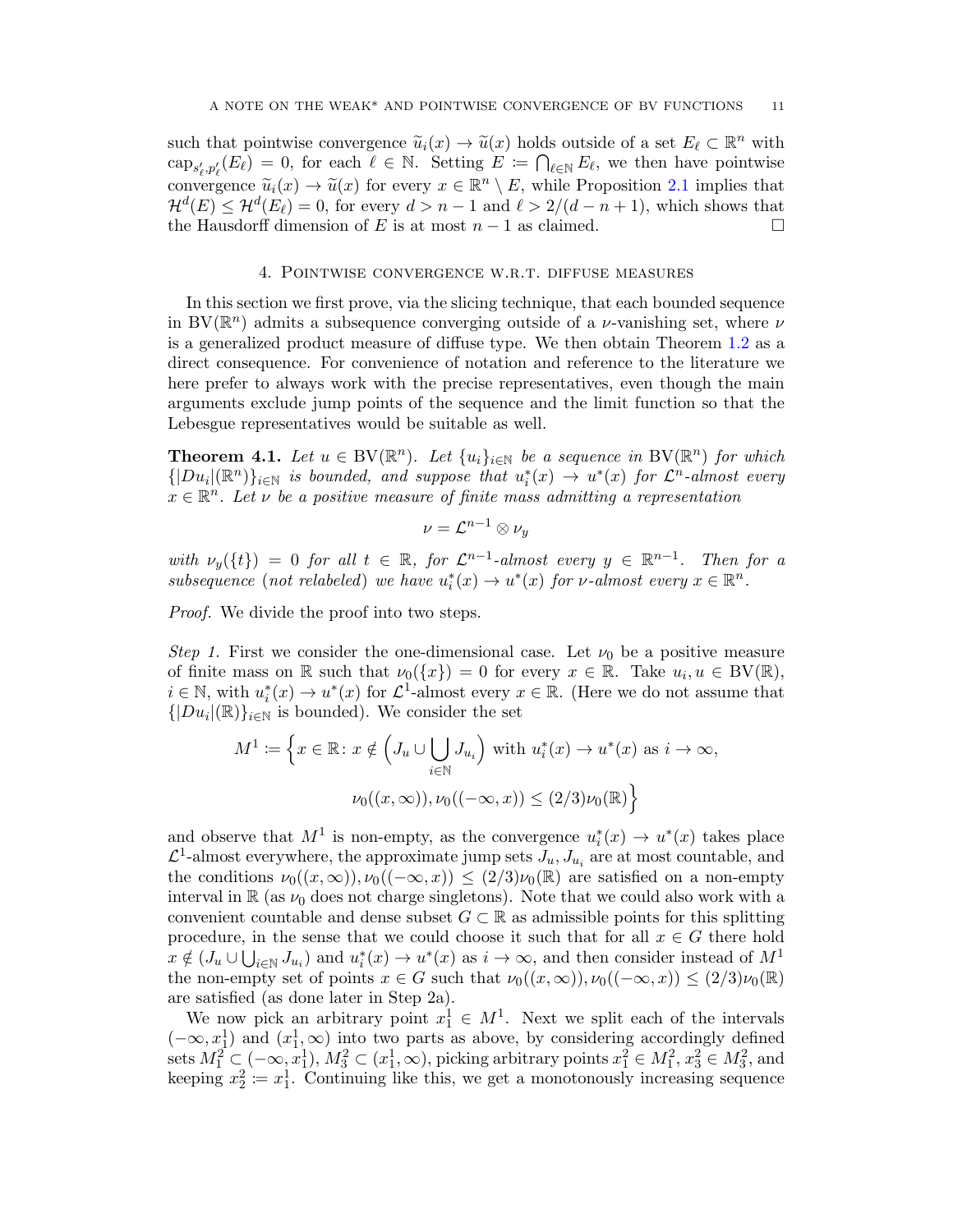of collections of points

<span id="page-11-0"></span>
$$
\{x_j^{\ell}\}_{j=1}^{2^{\ell}-1} \subset \mathbb{R} \setminus \left(J_u \cup \bigcup_{i \in \mathbb{N}} J_{u_i}\right), \quad \ell \in \mathbb{N},
$$

with (denote  $x_0^{\ell} = -\infty$  and  $x_2^{\ell}$  $\frac{\ell}{2^{\ell}} = \infty$ 

(4.1) 
$$
\max_{j \in \{0, \dots, 2^{\ell}-1\}} \nu_0((x_j^{\ell}, x_{j+1}^{\ell})) \le (2/3)^{\ell} \nu_0(\mathbb{R})
$$

and  $u_i^*(x_j^\ell) \to u^*(x_j^\ell)$  as  $i \to \infty$ , for each  $\ell \in \mathbb{N}$  and  $j = 1, \ldots, 2^{\ell} - 1$ . Denote

$$
\alpha_i^{\ell} := \max_{j \in \{0, \dots, 2^{\ell} - 1\}} |u_i^*(x_j^{\ell}) - u^*(x_j^{\ell})|
$$

so that for any fixed  $\ell \in \mathbb{N}$ , we have  $\alpha_i^{\ell} \to 0$  as  $i \to \infty$ . Note that since necessarily  $u_i^*(x) \to 0$  and  $u_i^*(x) \to 0$  as  $x \to -\infty$ , we interpret  $|u_i^*(x_0^\ell) - u^*(x_0^\ell)| = 0$ , where  $x_0^{\ell} = -\infty$ . We have for every  $\ell \in \mathbb{N}$ 

$$
(4.2)
$$

<span id="page-11-1"></span>
$$
\int_{\mathbb{R}} |u_{i}^{*} - u^{*}| \, d\nu_{0} = \sum_{j=0}^{2^{\ell}-1} \int_{x_{j}^{\ell}}^{x_{j+1}^{\ell}} |u_{i}^{*} - u^{*}| \, d\nu_{0}
$$
\n
$$
\leq \sum_{j=0}^{2^{\ell}-1} \nu_{0}((x_{j}^{\ell}, x_{j+1}^{\ell})) \left( |u_{i}^{*}(x_{j}^{\ell}) - u^{*}(x_{j}^{\ell})| + |D(u_{i} - u)|((x_{j}^{\ell}, x_{j+1}^{\ell})) \right) \quad \text{by (2.2)}
$$
\n
$$
\leq \sum_{j=0}^{2^{\ell}-1} \nu_{0}((x_{j}^{\ell}, x_{j+1}^{\ell})) \left( \alpha_{i}^{\ell} + |D(u_{i} - u)|((x_{j}^{\ell}, x_{j+1}^{\ell})) \right)
$$
\n
$$
\leq \sum_{j=0}^{2^{\ell}-1} \nu_{0}((x_{j}^{\ell}, x_{j+1}^{\ell})) \alpha_{i}^{\ell} + (2/3)^{\ell} \nu_{0}(\mathbb{R}) \sum_{j=0}^{2^{\ell}-1} |D(u_{i} - u)|((x_{j}^{\ell}, x_{j+1}^{\ell})) \quad \text{by (4.1)}
$$
\n
$$
\leq \nu_{0}(\mathbb{R}) \alpha_{i}^{\ell} + (2/3)^{\ell} \nu_{0}(\mathbb{R}) (|Du_{i}|(\mathbb{R}) + |Du|(\mathbb{R})).
$$

We will use this estimate to prove the general case.

Step 2. Now we consider the general case. Let  $\{u_i\}_{i\in\mathbb{N}}$ , u be as given in the statement of the theorem.

For  $\mathcal{L}^{n-1}$ -almost every  $y \in \mathbb{R}^{n-1}$  we have that  $u_y^n,(u_i)_y^n \in BV(\mathbb{R})$  for  $i \in \mathbb{N}$  recall the notation from Section  $2.5$ . For simplicity, we will discard the superscript n and write simply  $u_y,(u_i)_y$ .

We have  $u_i^*(x) \to u^*(x)$  for  $\mathcal{L}^n$ -almost every  $x \in \mathbb{R}^n$ , implying that for  $\mathcal{L}^{n-1}$ almost every  $y \in \mathbb{R}^{n-1}$ ,  $u_i^*(y,t) \to u^*(y,t)$  for almost every  $t \in \mathbb{R}$ . In view of  $(2.5)$ this implies that for  $\mathcal{L}^{n-1}$ -almost every  $y \in \mathbb{R}^{n-1}$ ,  $((u_i)_y)^*(t) \to (u_y)^*(t)$  for almost every  $t \in \mathbb{R}$ . Thus for  $\mathcal{L}^{n-1}$ -almost every  $y \in \mathbb{R}^{n-1}$ , the functions  $(u_i)_y$ ,  $u_y$  satisfy the assumptions for the application of Step 1.

Step 2a. We next reason that the collection of points  $\{t_j^{\ell}(y)\}$  selected in Step 1 can be chosen to be  $\mathcal{L}^{n-1}$ -measurable with respect to  $y \in \mathbb{R}^{n-1}$ . For this purpose we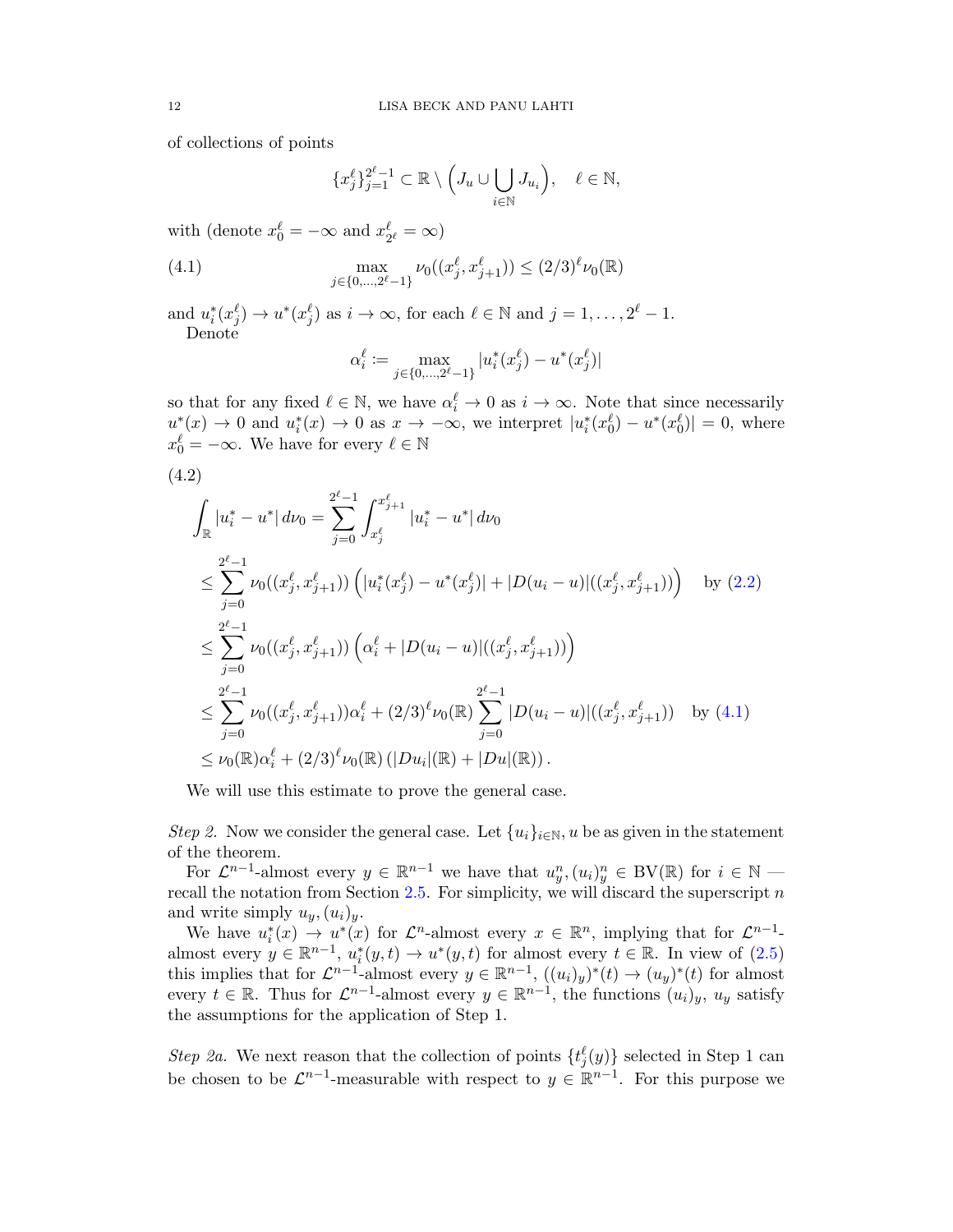observe that the set

$$
\left\{x \in \mathbb{R}^n \colon x \notin \left(J_u \cup \bigcup_{i \in \mathbb{N}} J_{u_i}\right) \text{ with } u_i^*(x) \to u^*(x) \text{ as } i \to \infty\right\}
$$

is Borel and its complement is of vanishing  $\mathcal{L}^n$ -measure. Hence, by Fubini, we can select a countable and dense subset

$$
G = \{g_1, g_2, g_3, \ldots\} \subset \mathbb{R}
$$

of points and an  $\mathcal{L}^{n-1}$ -negligible set  $B_0 \subset \mathbb{R}^{n-1}$  such that

$$
\begin{cases} (u_i)_y,u_y\in{\rm BV}(\mathbb{R}),\ \hbox{for all}\ i\in\mathbb{N},\\ ((u_i)^*)_y(t)=((u_i)_y)^*(t),(u^*)_y(t)=(u_y)^*(t),\ \hbox{for all}\ i\in\mathbb{N},\\ ((u_i)_y)^*(t)\rightarrow (u_y)^*(t)\ \hbox{as}\ i\rightarrow\infty,\\ (y,t)\notin J_u\cup\bigcup_{i\in\mathbb{N}}J_{u_i}\ \hbox{ and so}\quad t\notin J_{u_y}\cup\bigcup_{i\in\mathbb{N}}J_{(u_i)_y}\end{cases}
$$

for all  $y \in \mathbb{R}^{n-1} \setminus B_0$  and  $t \in G$ . We next consider the sets

$$
B_j := \left\{ y \in \mathbb{R}^{n-1} : y \notin B_i \text{ for all } i \in \{0, 1, \dots, j-1\}, \right\}
$$

$$
\nu_y((g_j, \infty)), \nu_y((-\infty, g_j)) \le (2/3)\nu_y(\mathbb{R}) \right\},\
$$

which are  $\mathcal{L}^{n-1}$ -measurable in  $\mathbb{R}^{n-1}$  by weak\*  $\mathcal{L}^{n-1}$ -measurability of the mapping  $y \mapsto \nu_y$  and disjoint by construction. As G was chosen dense in R, we hence have the decomposition

$$
\mathbb{R}^{n-1} = \bigcup_{j \in \mathbb{N}_0} B_j
$$

(as already commented on in Step 1). If we now define a function  $t_1^1 := \sum_{j \in \mathbb{N}} g_j \mathbb{1}_{B_j}$ , then we immediately observe that, as a step function, it is  $\mathcal{L}^{n-1}$ -measurable, and for each  $y \in \mathbb{R}^{n-1} \setminus B_0$  the point  $t_1^1(y)$  belongs to the set  $M_y^1$  (defined just as the set  $M<sup>1</sup>$  in Step 1). Iterating this splitting procedure, we then arrive at a monotonously increasing sequence of collections of points

$$
\{t_j^{\ell}(y)\}_{j=1}^{2^{\ell}-1} \subset \mathbb{R} \setminus \Big(J_{u_y} \cup \bigcup_{i \in \mathbb{N}} J_{(u_i)_y}\Big), \quad \ell \in \mathbb{N},
$$

which are  $\mathcal{L}^{n-1}$ -measurable with respect to the variable y. As a consequence, due to the Borel measurability of the precise representatives, also the function

$$
\alpha_i^{\ell}(y) := \max_{j \in \{0, \dots, 2^{\ell}-1\}} |((u_i)_y)^*(t_j^{\ell}(y)) - (u_y)^*(t_j^{\ell}(y))|
$$

is  $\mathcal{L}^{n-1}$ -measurable with respect to y. Let us also note that because of the convergence  $((u_i)_y)^*(t) \to (u_y)^*(t)$  as  $i \to \infty$ , for all  $y \in \mathbb{R}^{n-1} \setminus B_0$  and  $t \in G$ , we again have  $\alpha_i^{\ell}(y) \to 0$  as  $i \to \infty$ , for fixed  $\ell \in \mathbb{N}$  and all  $y \in \mathbb{R}^{n-1} \setminus B_0$ .

Step 2b. We next apply the estimate [\(4.2\)](#page-11-1) from Step 1. This shows that for  $\mathcal{L}^{n-1}$ almost every  $y \in \mathbb{R}^{n-1}$  (those in  $\mathbb{R}^{n-1} \setminus B_0$ ) we have

<span id="page-12-0"></span>(4.3) 
$$
\int_{\mathbb{R}} |((u_i)_y)^*(t) - (u_y)^*(t)| d\nu_y(t) \le \nu_y(\mathbb{R}) \alpha_i^{\ell}(y) + (2/3)^{\ell} \nu_y(\mathbb{R}) (|D(u_i)_y|(\mathbb{R}) + |Du_y|(\mathbb{R})).
$$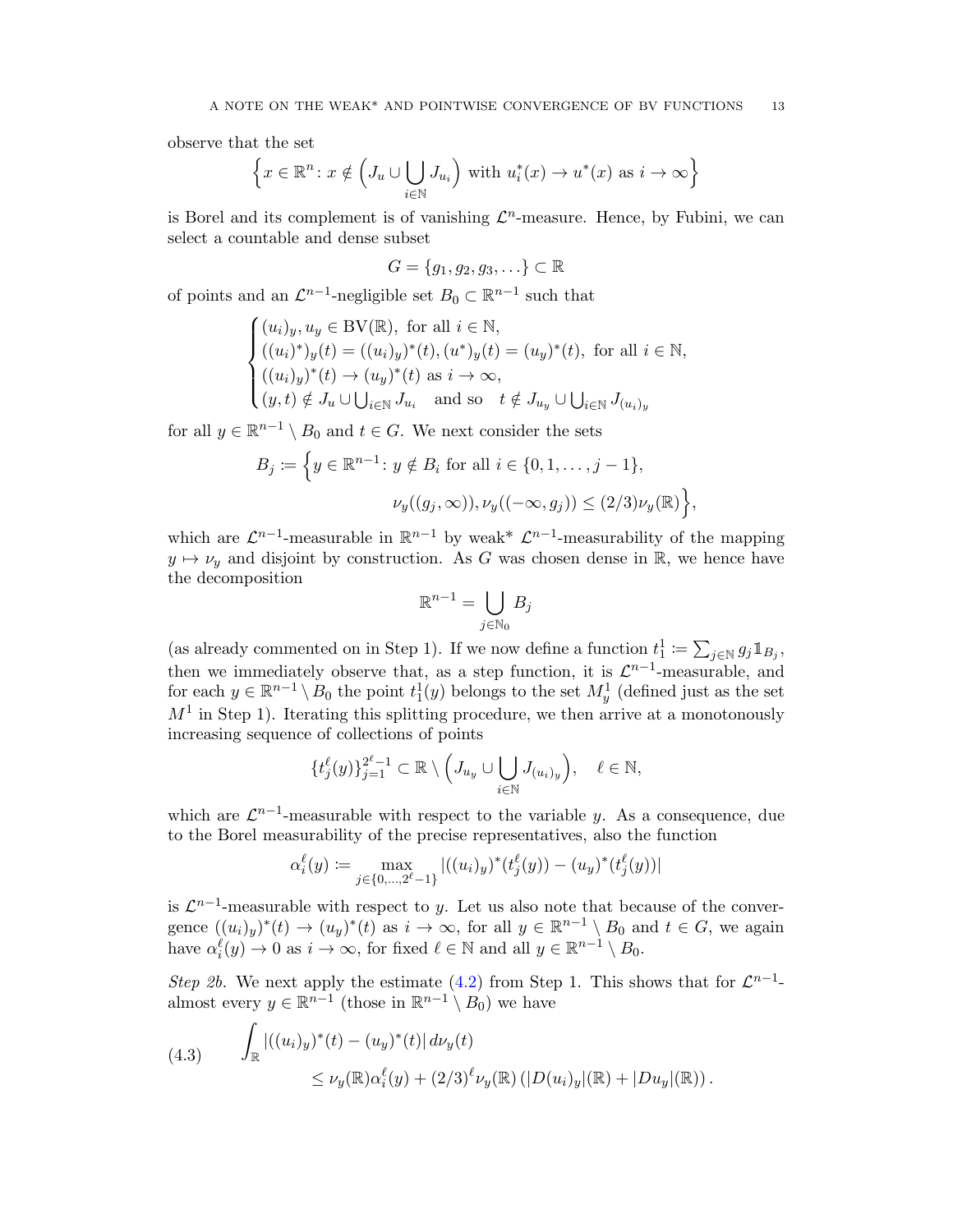Fix  $\varepsilon > 0$ . We initially note that by definition of  $\nu$ ,

$$
\nu(\mathbb{R}^n) = \int_{\mathbb{R}^{n-1}} \nu_y(\mathbb{R}) d\mathcal{L}^{n-1}(y).
$$

Therefore, on the one hand, by choosing a constant  $M_{\varepsilon} > 0$  sufficiently large, we can assume that

$$
\int_{A_0^\varepsilon} \nu_y(\mathbb{R}) d\mathcal{L}^{n-1}(y) < \varepsilon \quad \text{for} \quad A_0^\varepsilon \coloneqq \{y \in \mathbb{R}^{n-1} \colon \nu_y(\mathbb{R}) > M_\varepsilon\},
$$

and on the other hand the weighted measure  $\nu_y(\mathbb{R}) d\mathcal{L}^{n-1}$  is a finite measure on  $\mathbb{R}^{n-1}$ . By Egorov's theorem, applied for each fixed  $\ell \in \mathbb{N}$ , the measure  $\nu_y(\mathbb{R}) d\mathcal{L}^{n-1}$  and the sequence of measurable functions  $\{y \mapsto \alpha_i^{\ell}(y)\}_{i \in \mathbb{N}}$  converging pointwisely to zero, we can find a measurable set  $A_{\ell}^{\varepsilon} \subset \mathbb{R}^{n-1}$  with

$$
\int_{A_\ell^\varepsilon} \nu_y(\mathbb{R})\,d\mathcal{L}^{n-1}(y)<2^{-\ell}\varepsilon
$$

and a sequence of positive numbers  $\{\bar{\alpha}_i^{\ell}\}_{i\in\mathbb{N}}$  with  $\bar{\alpha}_i^{\ell}\to 0$  as  $i\to\infty$  and such that  $\alpha_i^{\ell}(y) \leq \bar{\alpha}_i^{\ell}$  for all  $i \in \mathbb{N}$ , for all  $y \in \mathbb{R}^{n-1} \setminus A_{\ell}^{\varepsilon}$ . Let  $A^{\varepsilon} := \bigcup_{\ell \in \mathbb{N}} A_{\ell}^{\varepsilon}$ , with

$$
\int_{A^\varepsilon} \nu_y(\mathbb{R})\,d\mathcal{L}^{n-1}(y) < 2\varepsilon.
$$

Employing  $(2.5)$ ,  $(4.3)$  and finally  $(2.4)$  for  $k = n$ , we then find (4.4)

$$
\int_{(\mathbb{R}^{n-1}\setminus A^{\varepsilon})\times\mathbb{R}} |u_{i}^{*}-u^{*}| d(\mathcal{L}^{n-1}\otimes\nu_{y})
$$
\n
$$
= \int_{\mathbb{R}^{n-1}\setminus A^{\varepsilon}} \int_{\mathbb{R}} |u_{i}^{*}(y,t)-u^{*}(y,t)| d\nu_{y}(t) d\mathcal{L}^{n-1}(y)
$$
\n
$$
= \int_{\mathbb{R}^{n-1}\setminus A^{\varepsilon}} \int_{\mathbb{R}} |((u_{i})_{y})^{*}(t) - (u_{y})^{*}(t)| d\nu_{y}(t) d\mathcal{L}^{n-1}(y)
$$
\n
$$
\leq \int_{\mathbb{R}^{n-1}\setminus A^{\varepsilon}} \left[\nu_{y}(\mathbb{R}) \alpha_{i}^{\ell}(y) + (2/3)^{\ell} \nu_{y}(\mathbb{R}) (|D(u_{i})_{y}|(\mathbb{R}) + |Du_{y}|(\mathbb{R}))\right] d\mathcal{L}^{n-1}(y)
$$
\n
$$
\leq \bar{\alpha}_{i}^{\ell} \int_{\mathbb{R}^{n-1}} \nu_{y}(\mathbb{R}) d\mathcal{L}^{n-1}(y)
$$
\n
$$
+ (2/3)^{\ell} \sup_{y \in \mathbb{R}^{n-1}\setminus A^{\varepsilon}} \nu_{y}(\mathbb{R}) \int_{\mathbb{R}^{n-1}} [|D(u_{i})_{y}|(\mathbb{R}) + |Du_{y}|(\mathbb{R})] d\mathcal{L}^{n-1}(y)
$$
\n
$$
\leq \bar{\alpha}_{i}^{\ell} \nu(\mathbb{R}^{n}) + (2/3)^{\ell} M_{\varepsilon}(|D_{n}u_{i}|(\mathbb{R}^{n}) + |D_{n}u|(\mathbb{R}^{n})) .
$$

Thus, we obtain

$$
\limsup_{i \to \infty} \int_{(\mathbb{R}^{n-1} \setminus A^{\varepsilon}) \times \mathbb{R}} |u_i^* - u^*| d(\mathcal{L}^{n-1} \otimes \nu_y)
$$
\n
$$
\leq (2/3)^{\ell} M_{\varepsilon} \limsup_{i \to \infty} (|D_n u_i|(\mathbb{R}^n) + |D_n u|(\mathbb{R}^n))
$$
\n
$$
\leq (2/3)^{\ell} M_{\varepsilon} \limsup_{i \to \infty} (|Du_i|(\mathbb{R}^n) + |Du|(\mathbb{R}^n)) \longrightarrow 0 \quad \text{as } \ell \to \infty,
$$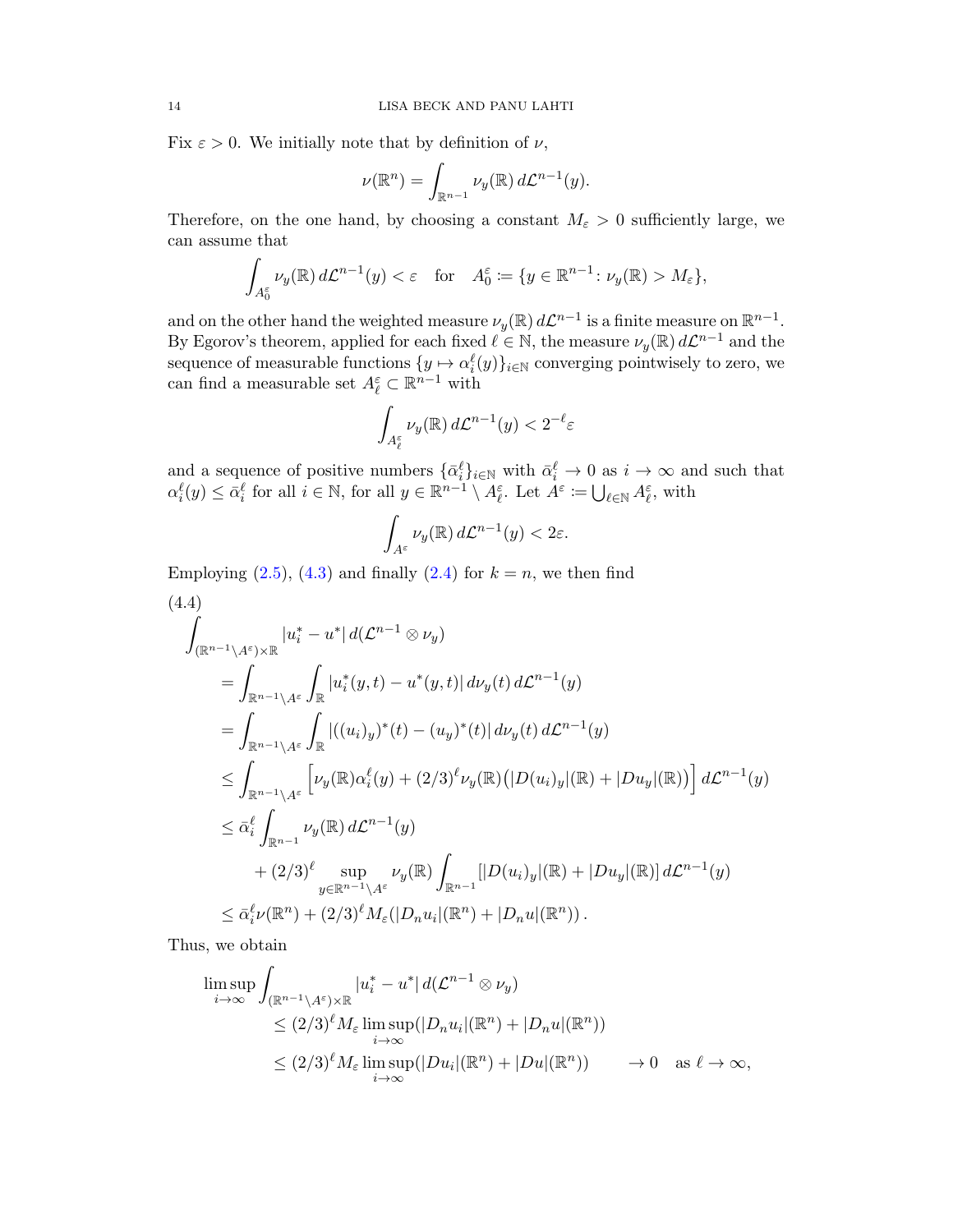<span id="page-14-1"></span>since  $\{|Du_i|(\mathbb{R}^n)\}_{i\in\mathbb{N}}$  is a bounded sequence. By passing to a subsequence (not relabeled), we have  $u_i^*(x) \to u^*(x)$  for  $\mathcal{L}^{n-1} \otimes \nu_y$ -almost every  $x \in (\mathbb{R}^{n-1} \setminus A^\varepsilon) \times \mathbb{R}$ . We can do this for sets  $A^{\varepsilon} = A^{1/j}$  with

$$
\int_{A^{1/j}} \nu_y(\mathbb{R}) d\mathcal{L}^{n-1}(y) < \frac{2}{j},
$$

for  $j \in \mathbb{N}$ , and by a diagonal argument we obtain that for any  $j \in \mathbb{N}$ ,  $u_i^*(x) \to u^*(x)$ for  $\mathcal{L}^{n-1} \otimes \nu_y$ -almost every  $x \in (\mathbb{R}^{n-1} \setminus A^{1/j}) \times \mathbb{R}$ , that is,  $u_i^*(x) \to u^*(x)$  for  $\mathcal{L}^{n-1} \otimes \nu_y$ -almost every  $x \in \mathbb{R}^n$ , i.e.  $\nu$ -almost every  $x \in \mathbb{R}^n$ .

*Proof of Theorem [1.2.](#page-1-1)* By  $(2.4)$ , we have

$$
|D_n^dw| = \mathcal{L}^{n-1} \otimes |D^dw_y^n|,
$$

where  $|D^d w_y^n|(\lbrace t \rbrace) = 0$  for every  $t \in \mathbb{R}$ , for  $\mathcal{L}^{n-1}$ -almost every  $y \in \mathbb{R}^{n-1}$ . Thus, by Theorem [4.1](#page-10-1) we find a subsequence of  $\{u_i\}_{i\in\mathbb{N}}$  (not relabeled) such that  $u_i^*(x) \to$  $u^*(x)$  for  $|D_n^dw|$ -almost every  $x \in \mathbb{R}^n$ . Passing to further subsequences (not relabeled), we then we obtain (after a change of coordinates) for every  $k = 1, \ldots, n$  that  $u_i^*(x) \to u^*(x)$  for  $|D_k^dw|$ -almost every  $x \in \mathbb{R}^n$ . Noting that

$$
|D^dw|\leq \sum_{k=1}^n |D_k^dw|,
$$

<span id="page-14-0"></span>we hence have shown the pointwise convergence  $u_i^*(x) \to u^*(x)$  for  $|D^dw|$ -almost every  $x \in \mathbb{R}^n$ .

# 5. Remarks and examples

In this section we give some remarks concerning Theorems [1.1](#page-0-0) and [1.2](#page-1-1) and examine their sharpness.

**Remark 5.1.** If  $\{u_i\}_{i\in\mathbb{N}}$  is a sequence in BV( $\mathbb{R}^n$ ) with  $u_i \to u$  weakly\* in BV( $\mathbb{R}^n$ ), then it is also norm-bounded in  $BV(\mathbb{R}^n)$  (see e.g. [\[2,](#page-20-1) Proposition 3.13]), and of course for a subsequence we have  $u_i^*(x) \to u^*(x)$  for  $\mathcal{L}^n$ -almost every  $x \in \mathbb{R}^n$ . Thus, the assumptions of Theorems [1.1,](#page-0-0) [1.2,](#page-1-1) and [4.1](#page-10-1) are satisfied.

In Theorems [1.1](#page-0-0) and [1.2,](#page-1-1) pointwise convergence  $u_i^* \to u^*$  is stated outside of an exceptional set  $E \subset \mathbb{R}^n$  that satisfies  $\dim_{\mathcal{H}}(E) \leq n-1$  and  $|D^dw|(E) = 0$ , respectively. Apart from some specific situations, this cannot be improved to  $\mathcal{H}^{n-1}(E) = 0$ or  $|Dw|(E) = 0$ , meaning that we in particular need to exclude the jump part  $D^j w$ .

**Example 5.2.** Let  $w = u := \mathbb{1}_{[0,1]} \in BV(\mathbb{R})$  and define

$$
u_i(x) := \max\{0, \min\{1, 1/4 + ix\}\} \mathbb{1}_{(-\infty, 1]}(x), \quad i \in \mathbb{N}.
$$

Then it is easy to see that  $\{u_i\}_{i\in\mathbb{N}}$  is a norm-bounded sequence in BV( $\mathbb{R}$ ) with  $u_i \to u$ weakly\* and even strictly in BV( $\mathbb{R}$ ). However, we have  $u_i^*(0) \equiv 1/4 \nrightarrow 1/2 = u^*(0)$ . Moreover,  $u^+(0) = 1$  and  $u^-(0) = 0$ , so  $u_i^*(0)$  does not converge to these either. Here  $|D^{j}u|(\{0\}) = \mathcal{H}^{0}(\{0\}) = 1.$ 

On the other hand, for any dimension  $n \in \mathbb{N}$  and in the special case that the functions  $u_i$  are defined as convolutions of a function  $u \in BV(\mathbb{R}^n)$  (with standard mollifiers), we have  $u_i \to u$  strictly in BV( $\mathbb{R}^n$ ) and  $u_i^*(x) \to u^*(x)$  for  $\mathcal{H}^{n-1}$ -almost every  $x \in \mathbb{R}^n$  and thus  $|Du|$ -almost every  $x \in \mathbb{R}^n$ , see [\[2,](#page-20-1) Theorem 3.9 & Corollary 3.80].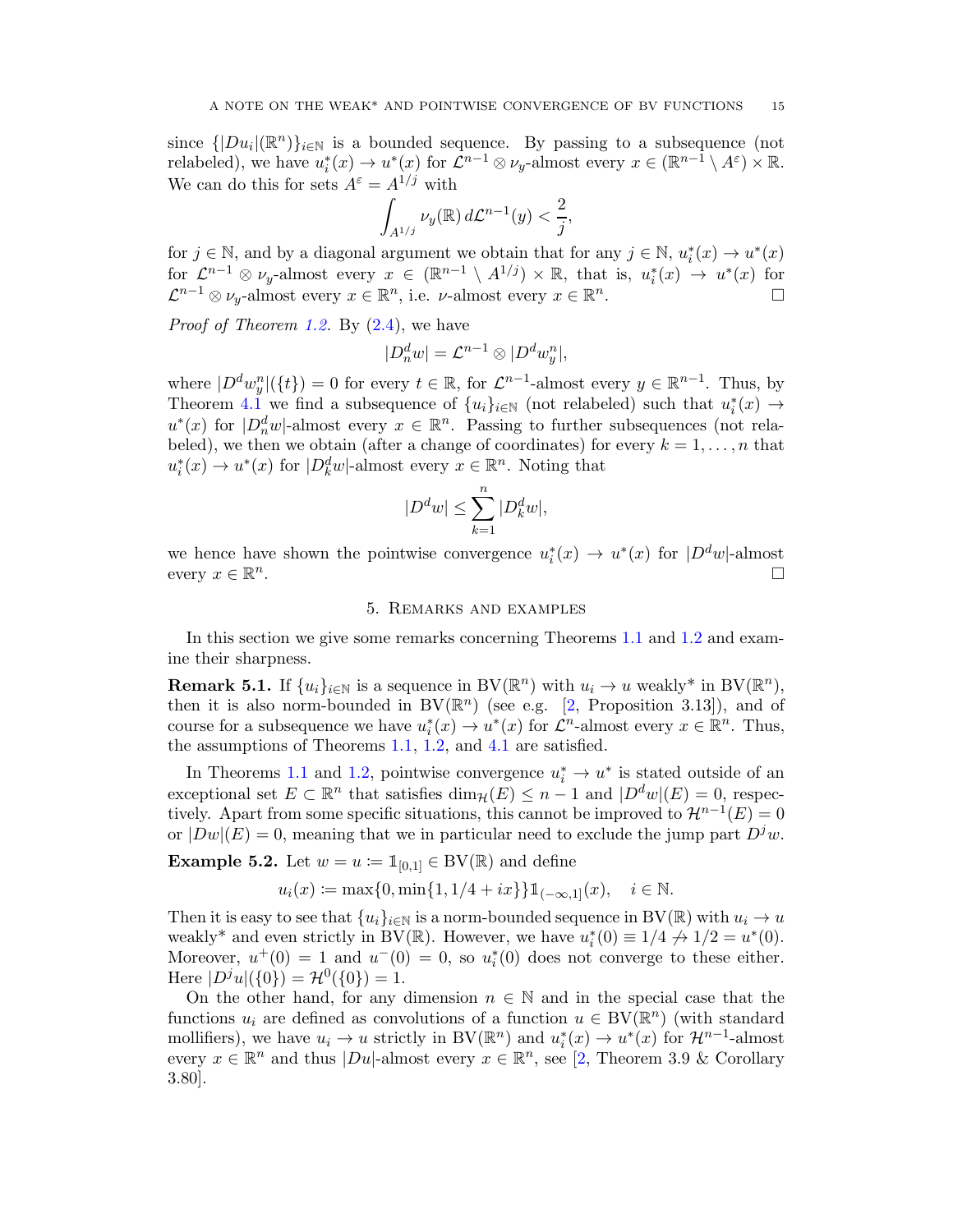In Theorems [1.1](#page-0-0) and [1.2](#page-1-1) the pointwise convergence occurs outside of an  $(n-1)$ dimensional set and a  $D^d w$ -negligible set, respectively, but it is not clear how large exactly such exceptional sets can be. In this regard, consider the following

**Example 5.3.** Let  $\{q_i\}_{i\in\mathbb{N}}$  be an enumeration of the rational points on the real line, and define  $E_j^i \coloneqq (q_j - 1/i, q_j + 1/i)$  and

$$
u_i(x) \coloneqq \sum_{j \in \mathbb{N}} 2^{-j} \mathbbm{1}_{E^i_j}(x), \quad x \in \mathbb{R}, \ i \in \mathbb{N}.
$$

Then clearly  $u_i \searrow u := 0$   $\mathcal{L}^1$ -almost everywhere, and

$$
|Du_i|(\mathbb{R}) \leq \sum_{j \in \mathbb{N}} 2^{-j} |D1\mathbb{1}_{E^i_j}|(\mathbb{R}) = \sum_{j \in \mathbb{N}} 2^{-j+1} = 2.
$$

Thus,  $\{u_i\}_{i\in\mathbb{N}}$  is a norm-bounded sequence in BV( $\mathbb{R}$ ) and the assumptions of The-orems [1.1](#page-0-0) and [1.2](#page-1-1) are satisfied. However,  $u_i^*(q_j) \geq 2^{-j} \nrightarrow 0 = u^*(q_j)$  as  $i \rightarrow \infty$ , for every  $j \in \mathbb{N}$ . Thus, the pointwise convergence  $u_i \to u$  (for any subsequence) fails in a fairly large set, though this set is still  $\sigma$ -finite with respect to the Hausdorff measure  $\mathcal{H}^{n-1} = \mathcal{H}^0$ . It is not clear whether the exceptional can in some cases be larger than this. In Section [6](#page-17-0) we will show that it is always at most  $\sigma$ -finite with respect to  $\mathcal{H}^{n-1}$  in two special cases: when  $n = 1$  and when  $\{u_i\}_{i \in \mathbb{N}}$  is a decreasing sequence.

One can also ask whether it is necessary to pass to a subsequence in Theorems [1.1](#page-0-0) and [1.2;](#page-1-1) the answer is in general yes.

**Example 5.4.** Let  $C = \bigcap_{k \in \mathbb{N}} C_k \subset [0,1]$  be the standard 1/3-Cantor set, where  $C_0 = [0, 1]$  and  $C_k$  is obtained iteratively from  $C_{k-1}$  by removing the open middle third of each interval, meaning that in the end  $C_k$  consists of  $2^k$  compact intervals  $C_1^k, \ldots, C_{2^k}^k$  each of length  $3^{-k}$ . Note that  $\dim_{\mathcal{H}}(C) = \log_3(2)$ . Let  $\{E_i\}_{i \in \mathbb{N}}$  be the sequence of sets

$$
C_1^1, C_2^1, C_1^2, C_2^2, C_3^2, C_4^2, C_1^3, \dots
$$

Let v be the Cantor-Vitali function, let  $w = u := v \mathbb{1}_{[0,1]} \in BV(\mathbb{R})$ , and define

$$
u_i \coloneqq u + \mathbb{1}_{E_i}, \quad i \in \mathbb{N}.
$$

Then  $u_i \to u$  in  $L^1(\mathbb{R})$  and  $\mathcal{L}^1$ -almost everywhere, and  $|Du_i|(\mathbb{R}) = 4$  for all  $i \in \mathbb{N}$ , hence,  $\{u_i\}_{i\in\mathbb{N}}$  is a norm-bounded sequence in BV(R). However, for all  $x \in C$ , and thus for all x in the support of  $|D^c u|$ , we have that  $x \in E_i$  for infinitely many  $i \in \mathbb{N}$ . For such  $i \in \mathbb{N}$  we have  $u_i^*(x) \ge u^*(x) + 1/2$  and thus  $u_i^*(x)$  fails to converge to  $u^*(x)$ . Hence, it is necessary to pass to a subsequence in order to obtain pointwise convergence outside of  $(n-1)$ -dimensional or  $|D^d u|$ -negligible sets.

Theorems [1.1](#page-0-0) and [1.2](#page-1-1) both involve an exceptional set E where the precise representatives (for a subsequence) do not converge, but they are different in nature. Theorem [1.1](#page-0-0) gives the upper bound  $n-1$  on the Hausdorff dimension of E and hence neglects  $(n-1)$ -dimensional sets, while Theorem [1.2](#page-1-1) states that E is in particular  $|D^c u|$ -vanishing, and here  $D^c u$  can be supported on an  $(n-1)$ -dimensional set.

**Example 5.5.** Let  $C = \bigcap_{k \in \mathbb{N}} C_k \subset [0,1]$  be a generalized Cantor set, where  $C_0 =$ [0, 1] and  $C_k$  is obtained from  $C_{k-1}$  by removing an open set in the middle of each interval of fraction  $1-2 \cdot 3^{-2k-1}$ , meaning that in the end  $C_k$  consists of  $2^k$  compact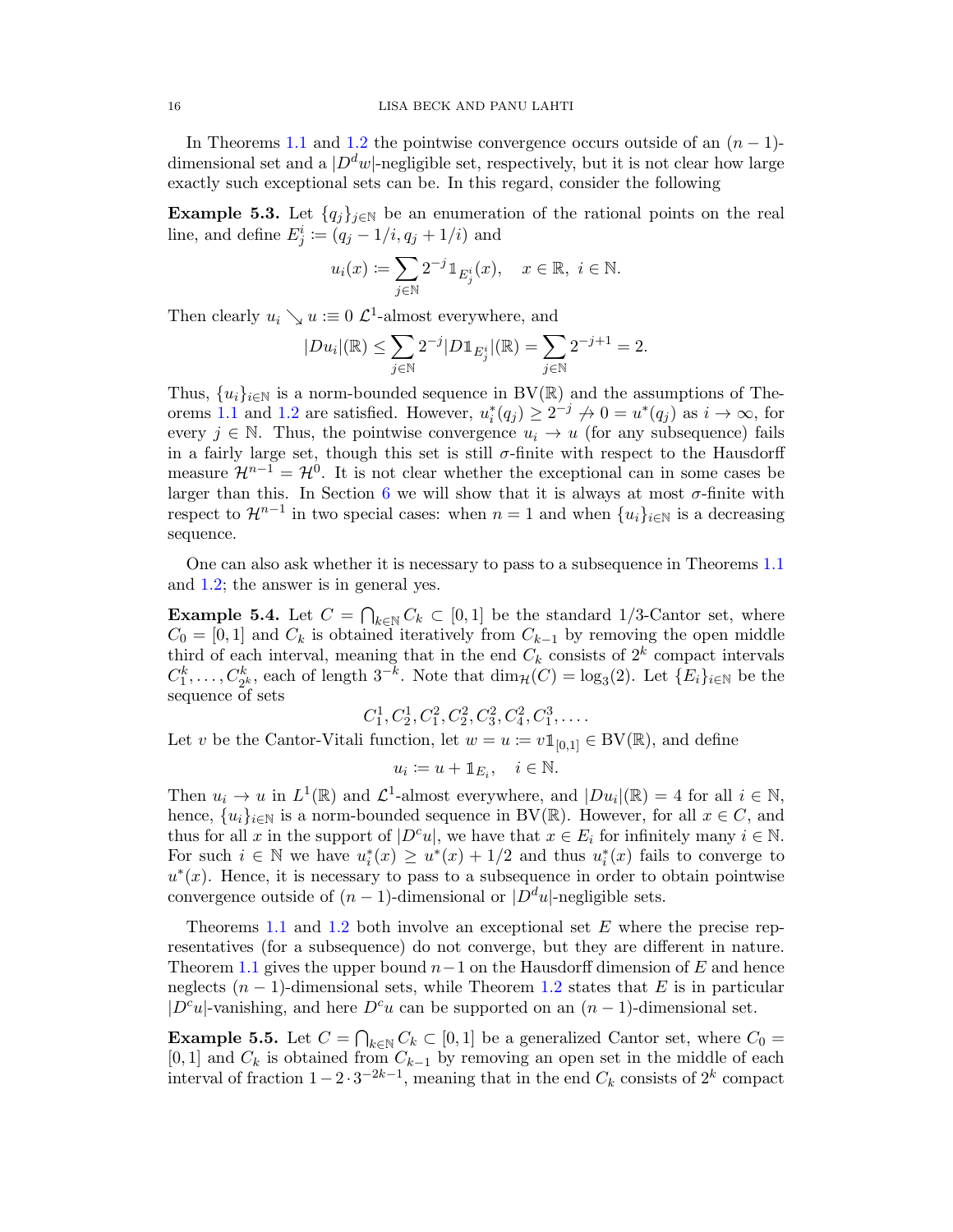intervals of length  $3^{-k^2}$ . This generalized Cantor set is uncountable by construction, exactly as the standard 1/3-Cantor set. Concerning its Hausdorff dimension, let us note that for each fixed  $d > 0$ , the Hausdorff pre-measure of fineness  $\delta > 0$  satisfies

$$
\mathcal{H}_{\delta}^{d}(C) = \inf \left\{ \sum_{j \in \mathbb{N}} (\text{diam } U_{j})^{d} \colon C \subset \bigcup_{j \in \mathbb{N}} U_{j}, \text{diam } U_{j} < \delta \text{ for all } j \in \mathbb{N} \right\}
$$

$$
\leq 2^{k} [3^{-k^{2}}]^{d} \stackrel{k \to \infty}{\longrightarrow} 0,
$$

by taking the intervals from  $C_k$  as an admissible covering of  $C$ , for  $k > -\log_3 \delta$ . This shows, for each fixed  $d > 0$ , that  $\mathcal{H}^d(C) = 0$ , implying  $\dim_{\mathcal{H}}(C) = 0$ . Introducing for each  $k \in \mathbb{N}$  the piecewise affine and monotone functions

$$
u_k(x) = 2^{-k} 3^{k^2} \int_0^x \mathbb{1}_{C_k}(t) dt \quad \text{for } x \in [0, 1],
$$

we easily verify that

$$
\max_{x \in [0,1]} |u_{k+1}(x) - u_k(x)| = 2^{-k-1}(1 - 2 \cdot 3^{-2k-1}) < 2^{-k-1}.
$$

Thus,  $\{u_i\}_{i\in\mathbb{N}}$  is a Cauchy sequence in  $C([0, 1])$  and converges uniformly to a continuous, monotone and bounded function  $u \in C([0,1])$ , the generalized Cantor–Vitali function. We observe  $u \in BV(0,1)$ , and since  $u_k$  is constant on each connected component of  $[0,1] \setminus C$  (for k sufficiently large), we finally conclude that  $Du$  is concentrated on the 0-dimensional set C and that it is purely Cantor, i.e.  $Du = D^c u$ .

Note that we have the following consequence of the proof of Theorem [4.1](#page-10-1) in the one-dimensional setting.

**Proposition 5.6.** Let  $u \in BV(\mathbb{R})$ . Let  $\{u_i\}_{i \in \mathbb{N}}$  be a sequence in BV( $\mathbb{R}$ ) for which  $\{|Du_i|(\mathbb{R})\}_{i\in\mathbb{N}}$  is bounded, and suppose that  $u_i^*(x) \to u^*(x)$  for  $\mathcal{L}^1$ -almost every  $x \in \mathbb{R}^n$ . Let  $w \in BV(\mathbb{R})$ . Then we have

$$
\int_{\mathbb{R}} |u_i^* - u^*| \, d|D^d w| \to 0 \quad \text{as } i \to \infty.
$$

*Proof.* Equation [\(4.2\)](#page-11-1) with  $\nu_0 = |D^d w|$  gives

$$
\limsup_{i \to \infty} \int_{\mathbb{R}} |u_i^* - u^*| d| D^d w|
$$
\n
$$
\leq \limsup_{i \to \infty} (|D^d w| (\mathbb{R}) \alpha_i^{\ell} + (2/3)^{\ell} |D^d w| (\mathbb{R}) (|Du_i| (\mathbb{R}) + |Du| (\mathbb{R})))
$$
\n
$$
= (2/3)^{\ell} |D^d w| (\mathbb{R}) \limsup_{i \to \infty} (|Du_i| (\mathbb{R}) + |Du| (\mathbb{R})),
$$

which becomes arbitrarily small as  $\ell \to \infty$ .

**Example 5.7.** In general dimensions  $n \geq 2$  we cannot have

$$
\int_{\mathbb{R}^n} |u_i^* - u^*| \, d|D^du| \to 0 \quad \text{as } i \to \infty,
$$

even if  $u_i \to u$  strongly in BV( $\mathbb{R}^n$ ), since  $u^*$  need not be integrable with respect to  $|D^du|$ . This can be seen by considering  $u(x) := \eta(x)|x|^{-1/2}$  in  $\mathbb{R}^2$ , where  $\eta$  is a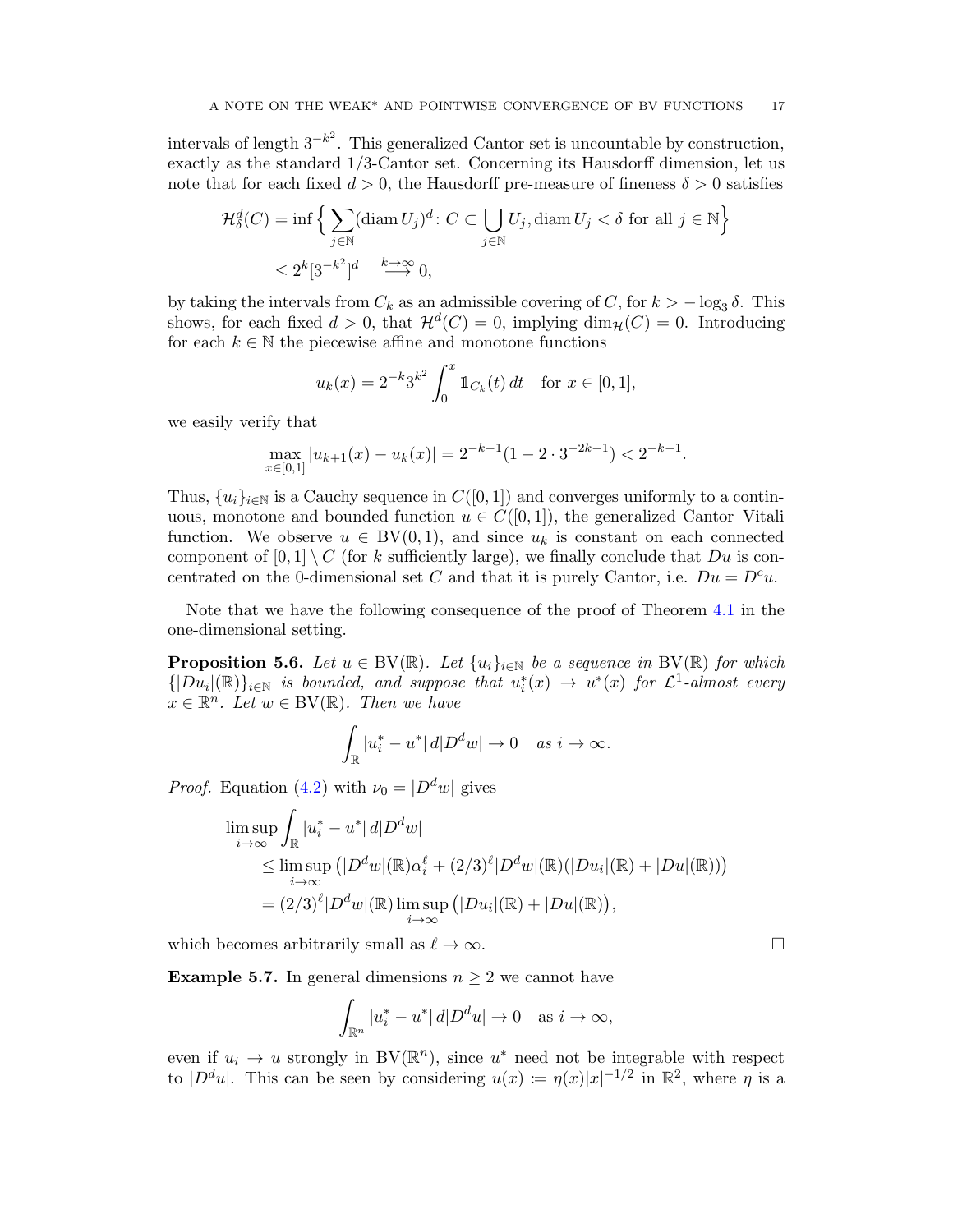<span id="page-17-1"></span>smooth function with  $\mathbb{1}_{B(0,1)} \leq \eta \leq \mathbb{1}_{B(0,2)}$ . Then for  $u_i := \min\{u, i\}, i \in \mathbb{N}$ , we have  $u_i \to u$  in BV( $\mathbb{R}^2$ ) but

$$
\int_{\mathbb{R}^2} |u_i^* - u^*| \, d|D^d u| = \pi \int_0^{i^{-2}} (r^{-1/2} - i) r^{-1/2} \, dr = \infty
$$

for all  $i \in \mathbb{N}$ .

Example 5.8. The motivation for this paper arose from the theory of *liftings*, see [\[14\]](#page-20-13). Let  $\Omega \subset \mathbb{R}^n$  be an open, bounded set. A lifting is a measure  $\gamma \in \mathcal{M}(\Omega)$  $\mathbb{R}^N;\mathbb{R}^{N\times n}$  for which there exists a function  $u\in\left[\mathrm{BV}(\Omega)\right]^N$  with integral average 0 and such that the chain rule formula

$$
\int_{\Omega} \nabla_x \varphi(x, u(x)) d\mathcal{L}^n(x)
$$
  
+ 
$$
\int_{\Omega \times \mathbb{R}^N} \nabla_z \varphi(x, z) d\gamma(x, z) = 0 \text{ for all } \varphi \in C_0^1(\Omega \times \mathbb{R}^N)
$$

holds. Here  $u =: [\gamma]$  can be shown to be unique. Given a function  $u \in [BV(\Omega)]^N$ with integral average 0, an *elementary lifting*  $\gamma[u]$  is defined by

$$
\langle \varphi, \gamma[u] \rangle \coloneqq \int_{\Omega} \int_0^1 \varphi(x, u^{\theta}(x)) d\theta dDu(x) \quad \text{for all } \varphi \in C_0^1(\Omega \times \mathbb{R}^N),
$$

where  $u^{\theta}(x) \coloneqq \tilde{u}(x)$  for  $x \in \mathbb{R}^n \setminus S_u$  and

$$
u^{\theta}(x) \coloneqq \theta u^{-}(x) + (1 - \theta)u^{+}(x) \quad \text{for } x \in J_{u}.
$$

The family of approximable liftings is then defined as the weak\* limits in  $\mathcal{M}(\Omega \times$  $\mathbb{R}^N; \mathbb{R}^{N \times n}$  of sequences of elementary liftings. Thus, for an approximable lifting  $\gamma$ we have a sequence  ${u_i}_{i \in \mathbb{N}}$  in  $[BV(\Omega)]^N$  with integral averages 0 and  $\gamma[u_i] \stackrel{*}{\rightharpoonup} \gamma$  in  $\mathcal{M}(\Omega \times \mathbb{R}^N; \mathbb{R}^{N \times n})$ , and then we also have  $u_i \stackrel{*}{\rightharpoonup} u := [\gamma]$  in  $[BV(\Omega)]^N$ . Therefore, it is of interest to better understand weak\* convergence in the BV space, and we expect that the results of the current paper may be of use in further research on (approximable) liftings. In particular, Theorem [1.2](#page-1-1) may be of help in investigating decomposition of approximable liftings into mutually singular measures, which are related to the measures  $D^a u$ ,  $D^c u$ ,  $D^s u$ ; see [\[14,](#page-20-13) Theorem 3.11] for an existing structure theorem.

## 6. Two special cases

<span id="page-17-0"></span>In this section we show that we can obtain pointwise convergence outside of an exceptional set with  $\sigma$ -finite  $\mathcal{H}^{n-1}$ -measure in two special cases: when  $n = 1$ , and when  $\{u_i\}_{i\in\mathbb{N}}$  is a decreasing sequence. We start with the first case.

**Proposition 6.1.** Let  $u \in BV(\mathbb{R})$ . Let  $\{u_i\}_{i \in \mathbb{N}}$  be a sequence in BV( $\mathbb{R}$ ) for which  $\{|Du_i|(\mathbb{R})\}_{i\in\mathbb{N}}$  is bounded, and suppose that  $u_i^*(x) \to u^*(x)$  for  $\mathcal{L}^1$ -almost every  $x \in \mathbb{R}$ . Then there exists an at most countable set  $E \subset \mathbb{R}$  such that for a subsequence (not relabeled) we have  $u_i^*(x) \to u^*(x)$  for every  $x \in \mathbb{R} \setminus E$ .

Remark 6.2. Note that this proposition may appear to be an improvement over Step 1 of the proof of Theorem [4.1.](#page-10-1) However, unlike in Step 1, in this proposition we already need to pass to a subsequence. Therefore, it is not clear how one would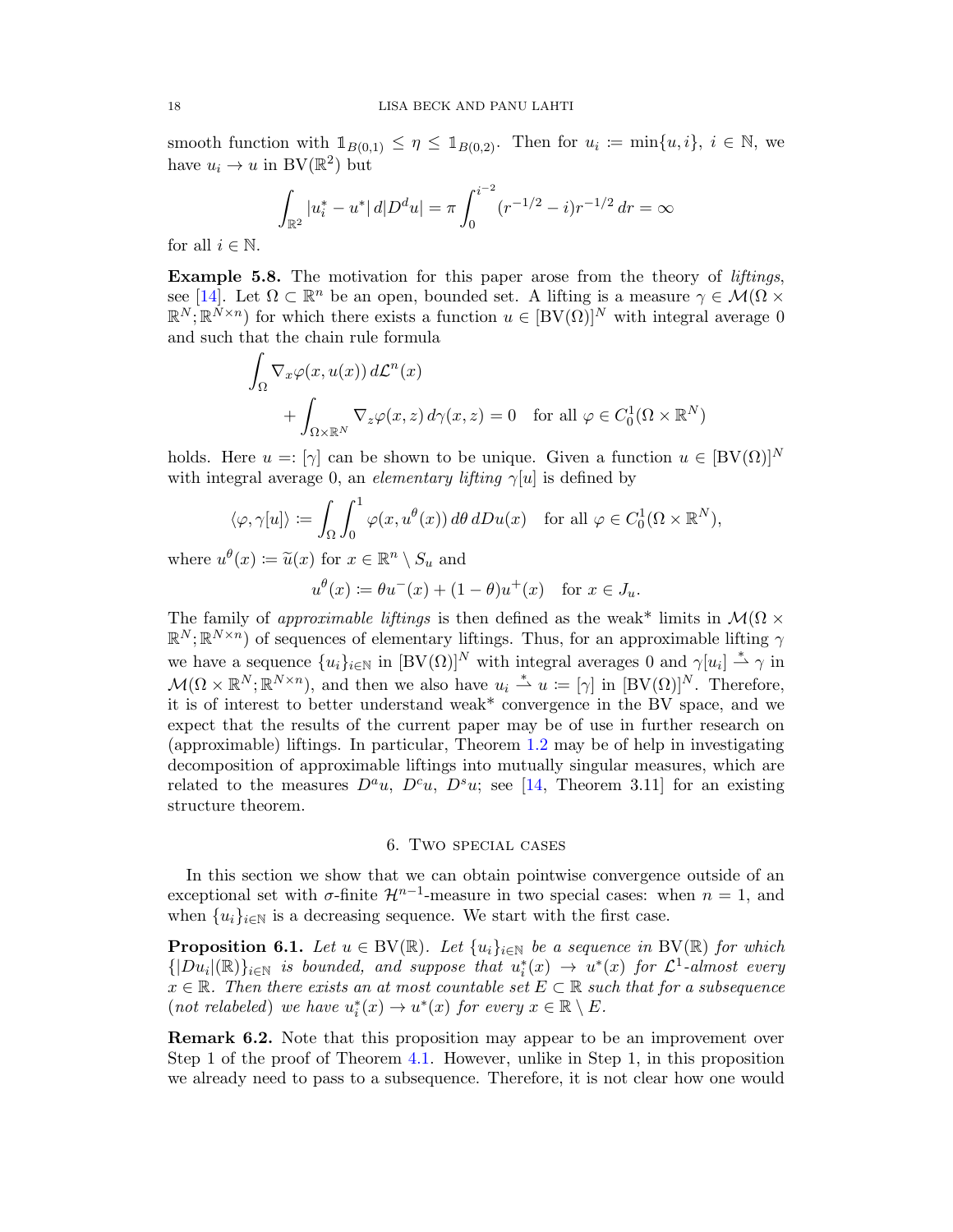<span id="page-18-0"></span>apply this proposition in Step 2, since the subsequence could be different for each one-dimensional section  $(u_i)_y$ .

*Proof.* Since the sequence of measures  $\{Du_i\}_{i\in\mathbb{N}}$  is mass-bounded, passing to a subsequence (not relabeled) we find a positive finite measure  $\nu$  on  $\mathbb R$  such that  $|Du_i| \stackrel{*}{\rightharpoonup} \nu$ . Note that  $\nu \geq |Du|$  (see [\[2,](#page-20-1) Proposition 1.62]). Let E be the set of singletons charged by  $\nu$ ; then E is at most countable, so that we can write

$$
E = \{a_1, a_2, \ldots\}.
$$

Let  $M \in \mathbb{N}$  and define  $\alpha_M := \sum_{k>M} \nu(a_k)$ . Fix an arbitrary compact set  $K \subset$  $\mathbb{R}\setminus\{a_1,\ldots,a_M\}$  and  $\varepsilon > 0$ . Denote  $\mu := \nu|_{\mathbb{R}\setminus E}$ , so that  $\mu$  does not charge singletons. By a similar splitting procedure as in Step 1 of the proof of Theorem [4.1,](#page-10-1) we find closed intervals  $I_j \subset \mathbb{R} \setminus \{a_1, \ldots, a_M\}, j = 1, \ldots, L \in \mathbb{N}$ , such that

$$
K\subset \bigcup_{j=1}^L I_j
$$

and

$$
\mu(I_j) < \varepsilon \quad \text{for each } j = 1, \dots, L,
$$

and, denoting by  $x_j$  the left end point of the interval  $I_j$ , such that  $x_j \notin J_u \cup \bigcup_{i \in \mathbb{N}} J_{u_i}$ and  $|u_i^*(x_j) - u^*(x_j)| \to 0$  as  $i \to \infty$ , for each  $j = 1, \ldots, L$ . Then

$$
\nu(I_j) \le \alpha_M + \mu(I_j) \le \alpha_M + \varepsilon
$$

for each  $j = 1, ..., L$ . By the weak<sup>\*</sup> convergence  $|Du_i| \stackrel{*}{\rightharpoonup} \nu$ , we have

$$
\limsup_{i \to \infty} |Du_i|(I_j) \le \nu(I_j)
$$

for each  $j = 1, ..., L$ . Thus, for every  $x \in I_j$ , recalling  $(2.3)$  and  $|Du| \leq \nu$ , we get

$$
\limsup_{i \to \infty} |u_i^*(x) - u^*(x)| \le \limsup_{i \to \infty} (|u_i^*(x_j) - u^*(x_j)| + |D(u_i - u)|(I_j))
$$
  
\n
$$
\le \limsup_{i \to \infty} |Du_i|(I_j) + |Du|(I_j)
$$
  
\n
$$
\le \nu(I_j) + \nu(I_j)
$$
  
\n
$$
\le 2\alpha_M + 2\varepsilon.
$$

Letting  $\varepsilon \to 0$  and exhausting the set  $\mathbb{R} \setminus \{a_1, \ldots, a_M\}$  with compact subsets K, we get

$$
\limsup_{i \to \infty} |u_i^*(x) - u^*(x)| \le 2\alpha_M
$$

for all  $x \in \mathbb{R} \setminus \{a_1, \ldots, a_M\}$ , Thus, letting  $M \to \infty$ , we finally end up with

$$
\limsup_{i \to \infty} |u_i^*(x) - u^*(x)| = 0
$$

for all  $x \in \mathbb{R} \setminus E$ , which completes the proof of the proposition.

We next examine the second case, where we deal with a decreasing sequence.

**Proposition 6.3.** Let  $u \in BV(\mathbb{R}^n)$ . Let  $\{u_i\}_{i \in \mathbb{N}}$  be a decreasing sequence in  $BV(\mathbb{R}^n)$ for which  $\{ |Du_i|(\mathbb{R}^n)\}_{i\in\mathbb{N}}$  is bounded, and suppose that  $u_i(x) \to u(x)$  for  $\mathcal{L}^n$ -almost every  $x \in \mathbb{R}^n$ . Then there exists a set  $E \subset \mathbb{R}^n$  such that E is  $\sigma$ -finite with respect to  $\mathcal{H}^{n-1}$  and  $u_i^*(x) \to u^*(x)$  for every  $x \in \mathbb{R}^n \setminus E$ .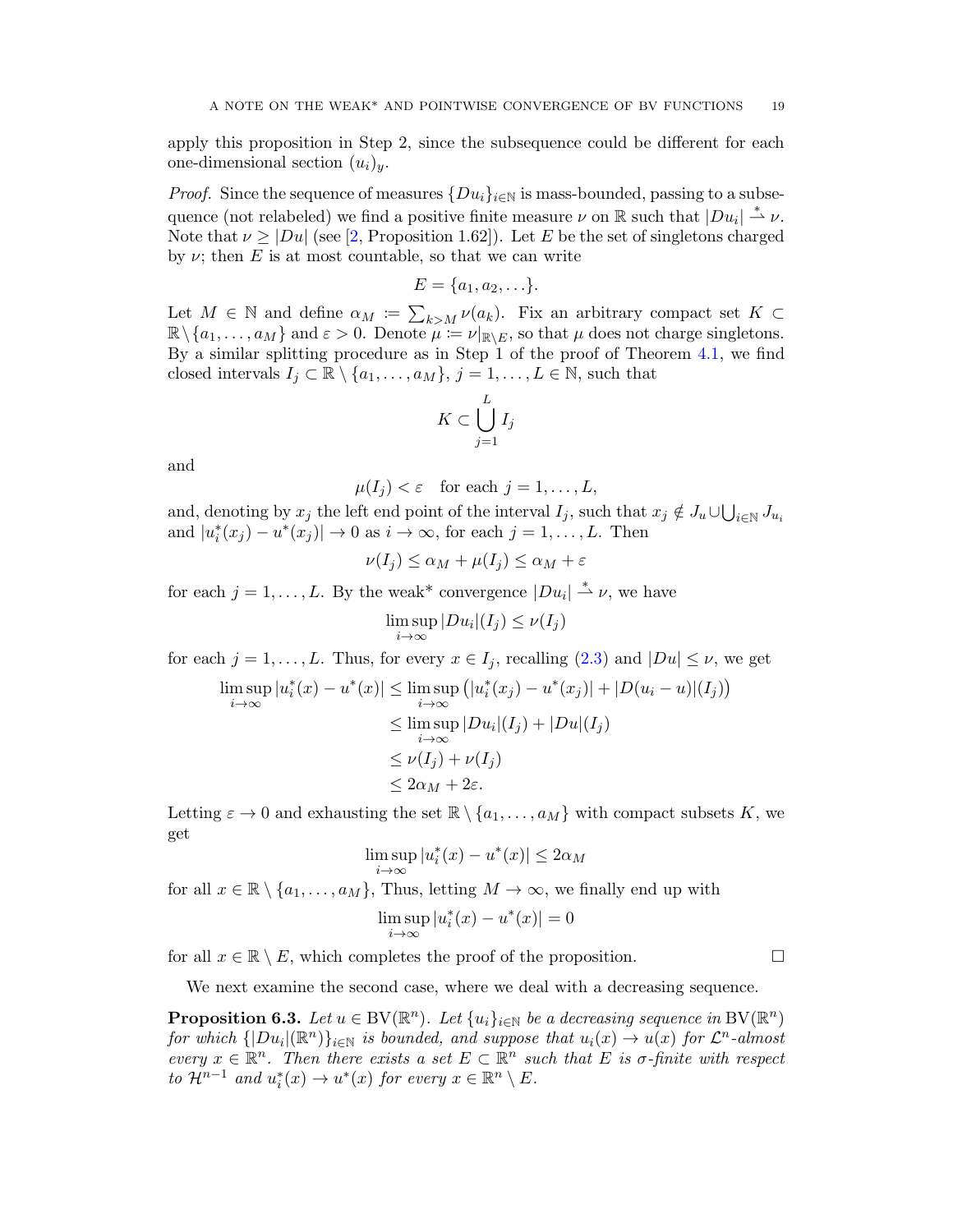<span id="page-19-2"></span>*Proof.* By Proposition [2.2,](#page-4-0) we have  $u_i \to u$  in  $L^1_{loc}(\mathbb{R}^n)$ , and we can in fact assume  $u_i \to u$  in  $L^1(\mathbb{R}^n)$  (otherwise, we multiply the sequence by cut-off functions  $\eta_R$  with  $\mathbb{1}_{B(0,R/2)} \leq \eta_R \leq \mathbb{1}_{B(0,R)}$  for  $R \in \mathbb{N}$ .

First we assume that  $u \equiv 0$ . Let

$$
P := \bigcup_{i \in \mathbb{N}} \big( S_{u_i} \setminus J_{u_i} \big),
$$

so that  $\mathcal{H}^{n-1}(P) = 0$ , and let  $E \subset \mathbb{R}^n$  be the set where the convergence  $u_i^* \to u^*$ fails. Then  $E = \bigcup_{k=1}^{\infty} E_k$  with

$$
E_k := \{ x \in \mathbb{R}^n \colon \lim_{i \to \infty} u_i^*(x) \ge 2/k \}.
$$

Fix  $k \in \mathbb{N}$ . By the coarea formula  $(2.1)$ , we have for every  $i \in \mathbb{N}$ 

(6.1) 
$$
\int_{1/k}^{2/k} |D1_{\{u_i > t\}}|(\mathbb{R}^n) dt \leq \int_{-\infty}^{\infty} |D1_{\{u_i > t\}}|(\mathbb{R}^n) dt = |Du_i|(\mathbb{R}^n).
$$

Thus, for every  $i \in \mathbb{N}$  we can choose  $t_i \in (1/k, 2/k)$  such that

<span id="page-19-1"></span>
$$
|D1\!\!1_{\{u_i^*>t_i\}}|(\mathbb{R}^n)\leq k|Du_i|(\mathbb{R}^n).
$$

Now, setting  $S_i \coloneqq \{x \in \mathbb{R}^n : u_i^*(x) > t_i\}$ , we have  $\mathbb{1}_{S_i} \to 0$  in  $L^1(\mathbb{R}^n)$  and

(6.2) 
$$
\limsup_{i \to \infty} |D1_{S_i}|(\mathbb{R}^n) \le k \limsup_{i \to \infty} |Du_i|(\mathbb{R}^n) < \infty.
$$

Fix  $i \in \mathbb{N}$  and let  $x \in E_k \backslash P$ . Then, by the fact that  $\{u_i\}_{i \in \mathbb{N}}$  is a decreasing sequence, we have  $x \in S_i$ . Using the fact that x is either a Lebesgue or a jump point for  $u_i$ by definition of the set  $P$ , we can further verify

$$
\lim_{r \to 0} \frac{\mathcal{L}^n(B(x,r) \cap S_i)}{\mathcal{L}^n(B(x,r))} \ge \frac{1}{2}.
$$

Setting  $R_i := \omega_n^{-1/n} (3\mathcal{L}^n(S_i))^{1/n}$ , for all  $r \ge R_i$  we have

$$
\frac{\mathcal{L}^n(B(x,r)\cap S_i)}{\mathcal{L}^n(B(x,r))}\leq \frac{1}{3}.
$$

Thus, by continuity we find  $0 < r_x \leq R_i$  such that

<span id="page-19-0"></span>
$$
\frac{\mathcal{L}^n(B(x,r_x)\cap S_i)}{\mathcal{L}^n(B(x,r_x))}=\frac{1}{3}.
$$

By the relative isoperimetric inequality (with constant  $C_P$  depending only on n), cp. [\[2,](#page-20-1) Remark 3.45], we have

(6.3) 
$$
\frac{\mathcal{L}^n(B(x,r_x))}{r_x} \leq 3C_P|D1\!\!1_{S_i}|(B(x,r_x)).
$$

The collection  ${B(x, r_x)}_{x \in E_k \backslash P}$  is a covering of  $E_k \backslash P$ . By the Vitali 5-covering theorem, we then find a countable collection of disjoint balls  ${B(x_j, r_j)}_{j \in N}$  such that the balls  $\{B(x_j, 5r_j)\}_{j\in\mathbb{N}}$  cover  $E_k \setminus P$ . Thus, using [\(6.3\)](#page-19-0), we find for the  $(n-1)$ -dimensional Hausdorff pre-measure of fineness  $10R_i$  of the set  $E_k \setminus P$  the estimate

$$
\mathcal{H}_{10R_i}^{n-1}(E_k \setminus P) \le \omega_{n-1} \sum_{j \in \mathbb{N}} (5r_j)^{n-1} \le 3C_P 5^{n-1} \frac{\omega_{n-1}}{\omega_n} \sum_{j \in \mathbb{N}} |D1\!\mathbb{1}} S_i|(B(x_j, r_j))
$$
  

$$
\le C(n)|D1\mathbb{1}_{S_i}|(\mathbb{R}^n).
$$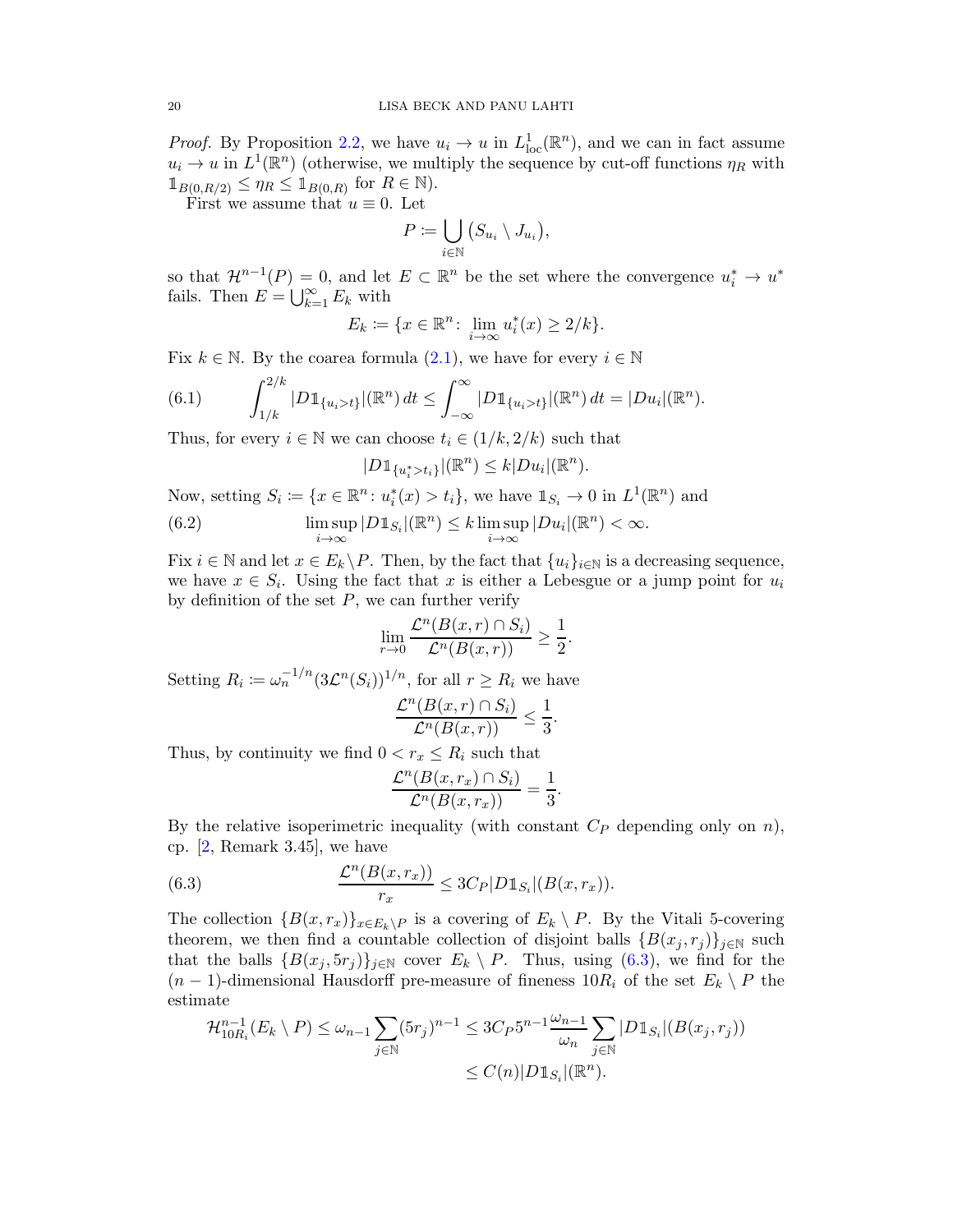Letting  $i \to \infty$ , so that also  $R_i \to 0$ , by  $(6.2)$  we get

$$
\mathcal{H}^{n-1}(E_k \setminus P) \le C(n) \limsup_{i \to \infty} |D1\!\!1_{S_i}|(\mathbb{R}^n) < \infty.
$$

Since this holds for each  $k \in \mathbb{N}$ , we obtain that the set  $E \setminus P = \bigcup_{k \in \mathbb{N}} E_k \setminus P$  is  $\sigma$ -finite with respect to  $\mathcal{H}^{n-1}$ , and then so is E. Note that for every  $x \in \mathbb{R}^n \setminus E_k$ , we have  $\lim_{i\to\infty} u_i^*(x) < 2/k$ . Thus, for every  $x \in \mathbb{R}^n \setminus E$ , we have  $\lim_{i\to\infty} u_i^*(x) = 0 = u^*(x)$ , completing the proof in the case  $u \equiv 0$ .

In the general case,  $\{u_i - u\}_{i \in \mathbb{N}}$  is a decreasing sequence in BV( $\mathbb{R}^n$ ) for which  $\{|D(u_i - u)|(\mathbb{R}^n)\}_{i \in \mathbb{N}}$  is bounded, and  $u_i - u \to 0$  holds  $\mathcal{L}^n$ -almost everywhere. By the first part, we have  $(u_i - u)^* \to 0$  outside of a set that is  $\sigma$ -finite with respect to  $\mathcal{H}^{n-1}$ . Note that outside of the  $\mathcal{H}^{n-1}$ -negligible set

$$
(S_u \setminus J_u) \cup \bigcup_{i \in \mathbb{N}} (S_{u_i} \setminus J_{u_i})
$$

we have  $(u_i - u)^* = u_i^* - u^*$ . Therefore, the assertion of the proposition follows.  $\Box$ 

Acknowledgments. The authors wish to thank Giles Shaw for posing the question that led to this research and for discussions on the topic, and also Jan Kristensen and Bernd Schmidt for discussions.

### **REFERENCES**

- <span id="page-20-2"></span><span id="page-20-1"></span>[1] R. A. Adams, Sobolev spaces, Academic Press, New York, 1975. [3](#page-2-0)
- [2] L. Ambrosio, N. Fusco, and D. Pallara, Functions of bounded variation and free discontinuity problems., Oxford Mathematical Monographs. The Clarendon Press, Oxford University Press, New York, 2000. [2,](#page-1-2) [4,](#page-3-1) [5,](#page-4-2) [6,](#page-5-0) [7,](#page-6-6) [15,](#page-14-1) [19,](#page-18-0) [20](#page-19-2)
- <span id="page-20-5"></span>[3] L. Beck, Elliptic regularity theory - a first course, Lecture Notes of the Unione Matematica Italiana 19, Springer, 2016. [4](#page-3-1)
- <span id="page-20-12"></span>[4] L. Brasco, E. Lindgren, and E. Parini, The fractional Cheeger problem, Interfaces Free Bound. 16 (2014), 419–458. [10](#page-9-0)
- <span id="page-20-11"></span>[5] L. Brasco and A. Salort, A note on homogeneous Sobolev spaces of fractional order, Ann. Mat. Pura Appl. 198 (2019), 1295–1330. [9](#page-8-3)
- <span id="page-20-3"></span>[6] E. Di Nezza, G. Palatucci, and E. Valdinoci, Hitchhiker's guide to the fractional Sobolev spaces, Bull. Sci. Math. 136 (2012), no. 5, 521–573. [3,](#page-2-0) [10](#page-9-0)
- <span id="page-20-4"></span>[7] L. C. Evans and R. F. Gariepy, Measure theory and fine properties of functions, Studies in Advanced Mathematics series, CRC Press, Boca Raton, 1992. [4,](#page-3-1) [5,](#page-4-2) [7](#page-6-6)
- <span id="page-20-6"></span>[8] H. Federer, Geometric measure theory, Die Grundlehren der mathematischen Wissenschaften, Band 153 Springer-Verlag New York Inc., New York 1969 xiv+676 pp. [5](#page-4-2)
- <span id="page-20-9"></span>[9] H. Federer and W. P. Ziemer, The Lebesgue set of a function whose distribution derivatives are p-th power summable, Indiana Univ. Math. J. 22 (1972/73), 139–158. [7](#page-6-6)
- <span id="page-20-7"></span>[10] J. Kinnunen, R. Korte, A. Lorent, and N. Shanmugalingam, Regularity of sets with quasiminimal boundary surfaces in metric spaces, J. Geom. Anal. 23 (2013), no. 4, 1607–1640. [5](#page-4-2)
- <span id="page-20-0"></span>[11] P. Lahti and N. Shanmugalingam, Fine properties and a notion of quasicontinuity for BV functions on metric spaces, J. Math. Pures Appl. (9) 107 (2017), no. 2, 150–182. [1](#page-0-1)
- <span id="page-20-8"></span>[12] H. Luiro and A. V. Vähäkangas, *Beyond local maximal operators*, Potential Analysis 46 (2017), 201–226. [7,](#page-6-6) [8](#page-7-2)
- <span id="page-20-10"></span>[13] J. Malý and W. P. Ziemer, Fine regularity of solutions of elliptic partial differential equations, Mathematical Surveys and Monographs 51, American Mathematical Society, Providence, RI, 1997. [8](#page-7-2)
- <span id="page-20-13"></span>[14] F. Rindler and G. Shaw, Liftings, Young measures, and lower semicontinuity, Arch. Ration. Mech. Anal. 232 (2019), no. 3, 1227–1328. [18](#page-17-1)